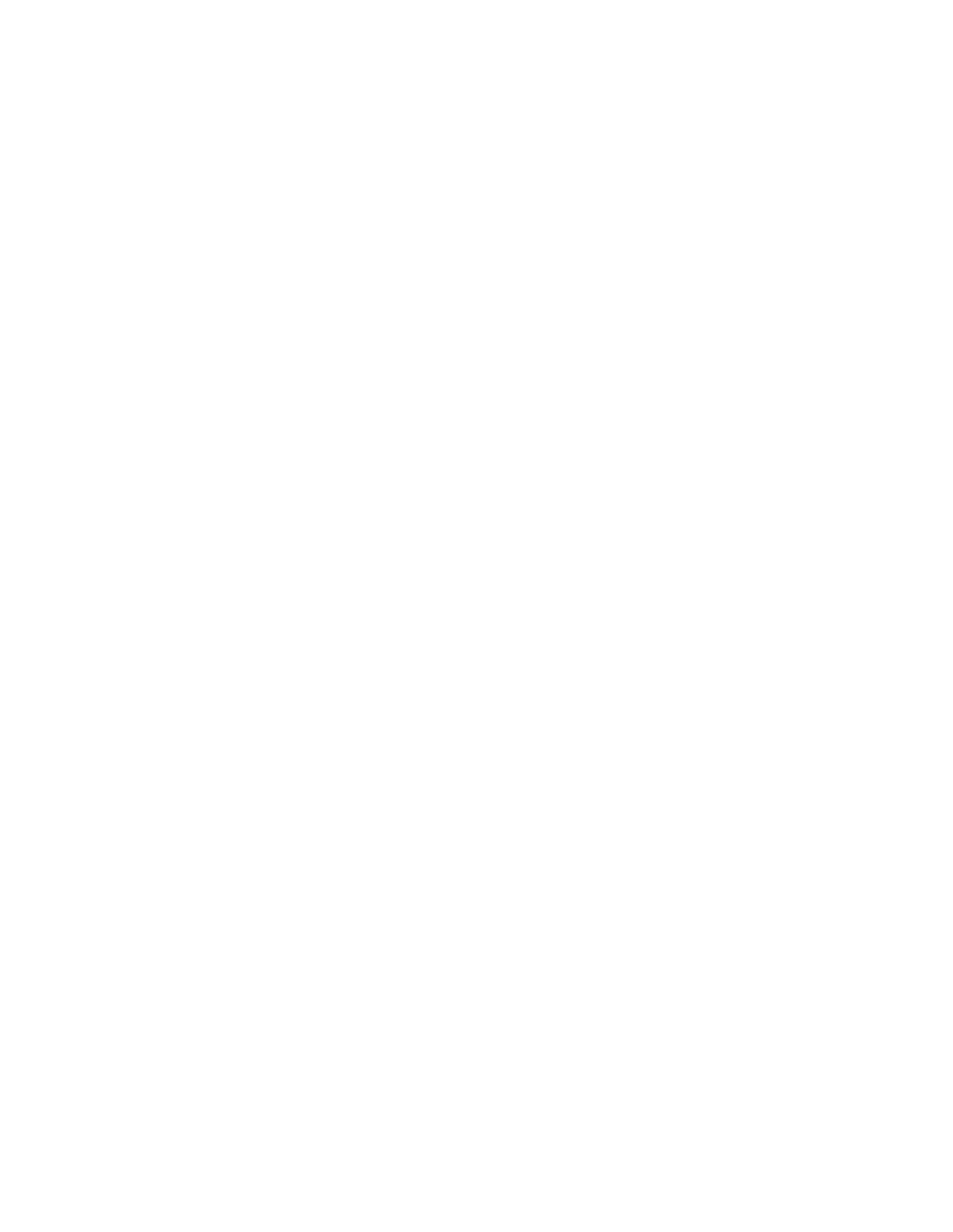# **WELCOME TO YOUR BENEFIT PLAN**

# **ABOUT THIS BOOKLET**

This booklet contains important information about your group benefits with the **University of Toronto**, your plan sponsor, available through the group contract with Green Shield Canada (GSC). It includes:

- a Table of Contents, to allow easy and quick access to the information
- a Schedule of Benefits, listing deductibles, co-pays and maximums that may impact the amount paid to you
- a Definitions section, to explain common terms used throughout the booklet
- detailed benefit descriptions for each benefit in your group benefits plan
- information you need to submit a claim

You are encouraged to read this booklet carefully. Please keep it in a safe place so that you may refer to it when submitting claims.

Once you are enrolled, or at any time you change your coverage level, you will receive an Identification Card(s) showing your GSC Identification Number to be used on all claims and correspondence. Your number will appear on the front of the card and end in -00, while each of your dependents with their numbers will be shown on the back.

# **PLAN MEMBER ONLINE SERVICES**

In addition to this booklet and our Customer Service Centre, we also provide you with access to our secure website. Self-service through the GSC website makes things quick, convenient and easy. Register today to:

- View your Benefit Plan Booklet
- Access your personal claims information, including a breakdown of how your claims were processed
- Simulate a claim to instantly find out what portion of a claim will be covered
- Submit certain claims online
- Search for a drug to get information specific to your own coverage (or coverage for your family)
- Search for eligible dental, paramedical, and vision care providers in a particular location (within Canada)
- Search for vision and hearing care providers who offer discounts to GSC plan members through our Preferred Provider Network
- Arrange for claim payments to be deposited directly into your bank account
- Print personalized claim forms and replacement Identification Cards
- Print personal Explanation of Benefits statements, when you need to co-ordinate benefits
- Get the support you need online

All you have to do is register online using your unique GSC Identification Number and provide your email address. Once registered, a password will be mailed to the address GSC has on file for you.

# **Register at [greenshield.ca](http://www.greenshield.ca/) and see what our website can do for you!**

# **OUR COMMITMENT TO PRIVACY**

The GSC Privacy Code balances the privacy rights of our group and benefit plan members and their dependents, and our employees, with the legitimate information requirements to provide customer service.

To read our privacy policies and procedures, please visit us at [greenshield.ca](http://www.greenshield.ca/)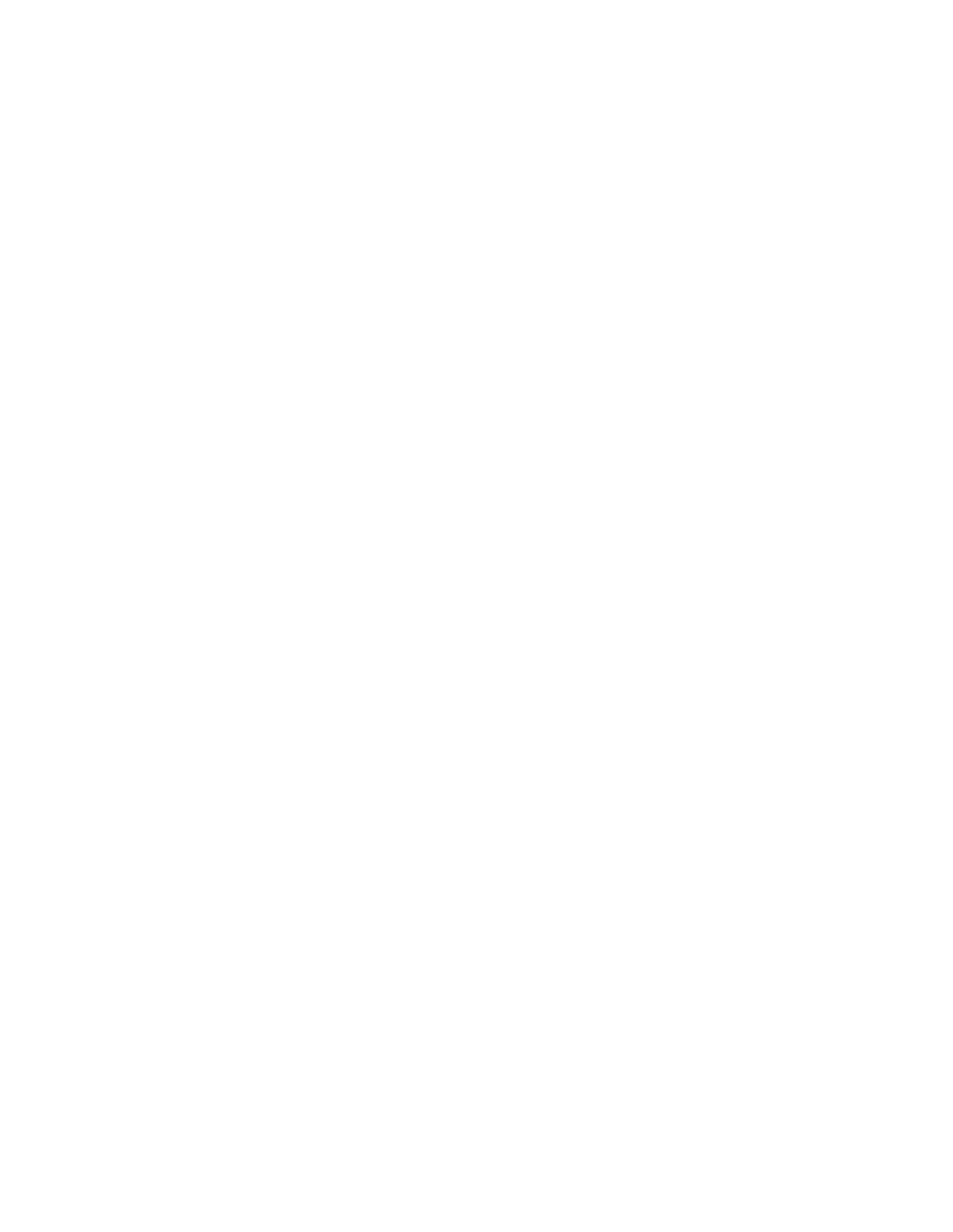# **TABLE OF CONTENTS**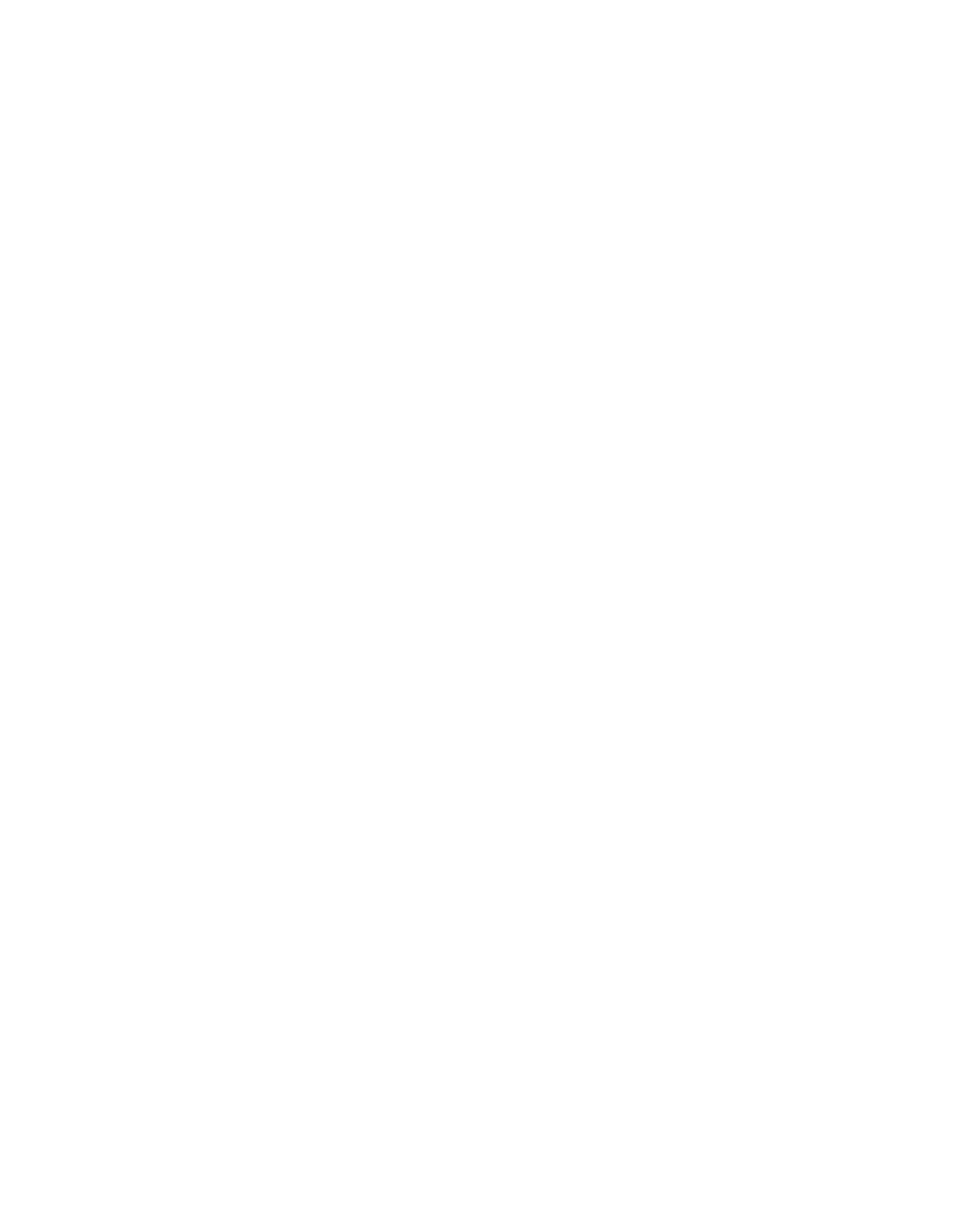# <span id="page-6-0"></span>**SCHEDULE OF BENEFITS**

# **HEALTH BENEFIT PLAN**

This schedule describes the deductibles, co-pays and maximums that may be applicable if you are included in the Billing Division shown on the cover of this booklet.

Complete benefit details are provided in the Description of Benefits section of this booklet. Be sure to read these pages carefully. They show the conditions, limitations and exclusions that may apply to the benefits. All dollar maximums are expressed in Canadian dollars. You are covered for only those specific benefits for which you are enrolled.

This group benefit plan is intended to supplement your provincial health insurance plan. The benefits shown below will be eligible, if they are medically necessary for the treatment of an illness or injury, and reimbursement will be limited to reasonable and customary charges, in addition to specific limitations stated in the Schedule of Benefits below.

| Deductible:<br>Hospital Accommodation, Hearing Care, and Vision:<br>All Other Health Benefits:         | Nil<br>\$25 per family, every 12 months                                               |
|--------------------------------------------------------------------------------------------------------|---------------------------------------------------------------------------------------|
| <b>Overall Maximum:</b>                                                                                | Unlimited                                                                             |
| Your Co-Pay:<br><b>Prescription Drugs:</b><br>Insulin and injectable serums<br>All other covered drugs | $0\%$<br>All dispensing fee amounts in excess of \$6.50 per<br>prescription or refill |
| All Other Health Benefits:                                                                             | $0\%$                                                                                 |

|           | <b>Your Plan Covers:</b>                                                                                        | <b>Maximum Plan Pays:</b>                                 |
|-----------|-----------------------------------------------------------------------------------------------------------------|-----------------------------------------------------------|
|           | <b>Prescription Drugs</b> - Pay Direct Drug Card                                                                |                                                           |
| $\bullet$ | Insulin and injectable serums                                                                                   | Unlimited                                                 |
|           | Erectile dysfunction drugs                                                                                      | 30 tablets every 3 months                                 |
|           | All other covered drugs                                                                                         | Unlimited                                                 |
|           | <b>Hospital Accommodation</b>                                                                                   |                                                           |
| $\bullet$ | Public general hospital or convalescent<br>or<br>rehabilitation hospital<br>- semi-private room or private room | Reasonable and customary charges                          |
| $\bullet$ | Public chronic hospital<br>- semi-private room                                                                  | \$3 per day to a maximum of 120 days per calendar<br>year |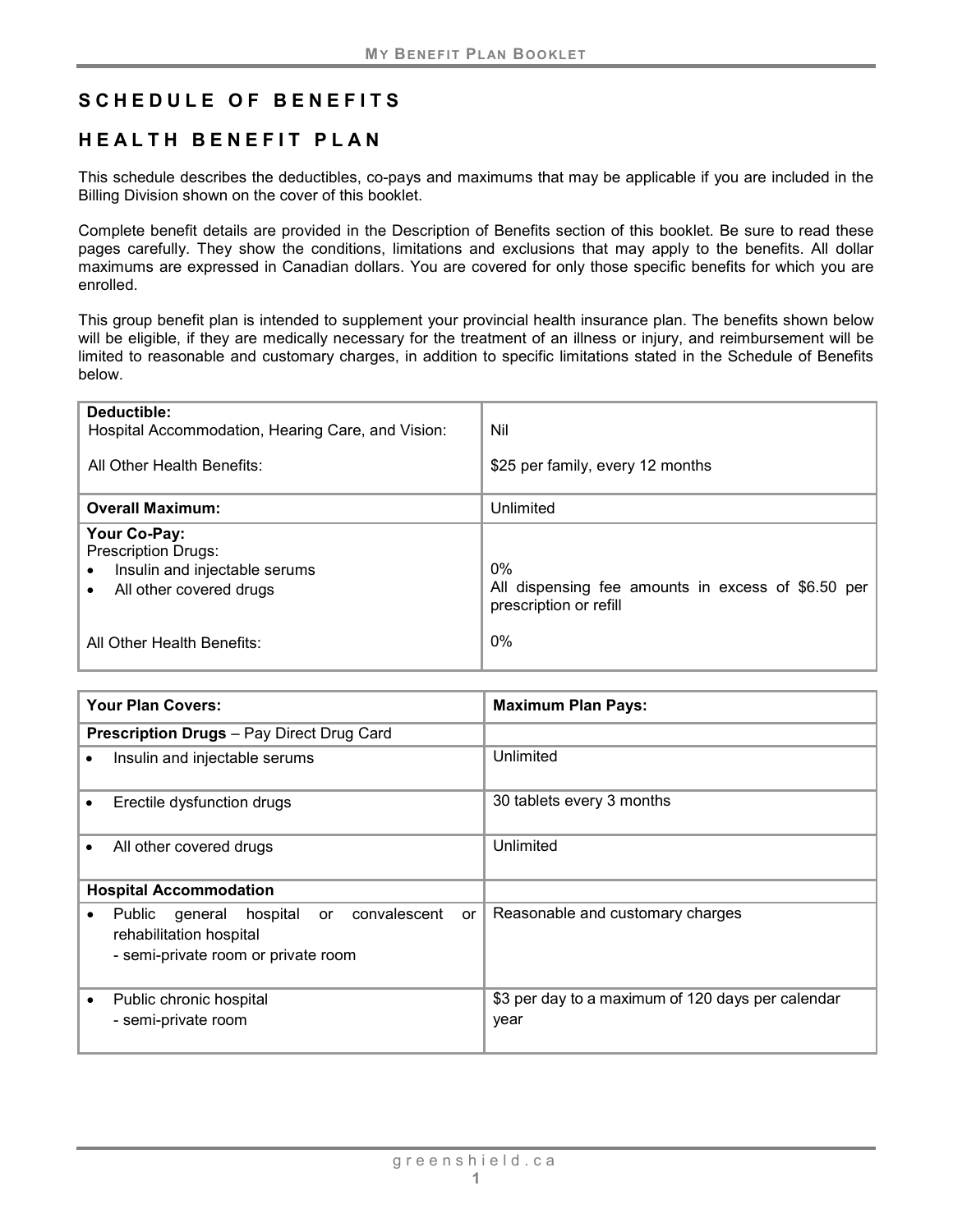|               | <b>Your Plan Covers:</b>                                                                                                                                   | <b>Maximum Plan Pays:</b>                                                                               |
|---------------|------------------------------------------------------------------------------------------------------------------------------------------------------------|---------------------------------------------------------------------------------------------------------|
|               | <b>Hearing Care</b>                                                                                                                                        | Overall Maximum: \$1,000 every 36 months for<br>hearing aids and cochlear implants combined             |
|               | Hearing aids                                                                                                                                               | \$500 for one left and \$500 for one right, subject to the<br>overall maximum                           |
|               | Cochlear implants                                                                                                                                          | Subject to the overall maximum                                                                          |
|               | <b>Medical Items and Services</b>                                                                                                                          |                                                                                                         |
| ٠             | Footwear<br>custom-made foot orthotics<br>custom-made boots or shoes, and adjustments<br>to custom-made foot orthotics or orthopedic                       | 2 pairs per calendar year up to a maximum of<br>\$400 per pair<br>Reasonable and customary charges<br>٠ |
|               | shoes<br>Blood glucose meter                                                                                                                               | Once every 5 years                                                                                      |
|               | Bra (mastectomy)                                                                                                                                           | 6 per calendar year                                                                                     |
|               | Cataract eyewear                                                                                                                                           | Once per lifetime                                                                                       |
|               | Compression stockings                                                                                                                                      | 6 pairs per calendar year                                                                               |
| Wigs          |                                                                                                                                                            | 2 per lifetime                                                                                          |
|               | Viscosupplementation therapy                                                                                                                               | 8 treatments per lifetime                                                                               |
|               | Other items and services - See the Description of<br>Benefits section for details                                                                          | Reasonable and customary charges                                                                        |
|               | <b>Emergency Transportation</b>                                                                                                                            | Reasonable and customary charges                                                                        |
|               | <b>Private Duty Nursing in the Home</b>                                                                                                                    | Reasonable and customary charges                                                                        |
|               | <b>Paramedical Services</b>                                                                                                                                |                                                                                                         |
|               | Chiropractor, Physiotherapist, Registered Massage<br>Therapist, Naturopath, Osteopath, Acupuncturist,<br>Homeopath, Occupational Therapist                 | \$800 per benefit year for all practitioners combined                                                   |
|               | Psychologist, Master of Social Work or<br>Psychotherapist                                                                                                  | \$2,000 per benefit year                                                                                |
|               | Speech Therapist<br>(Physician (M.D.) or nurse practitioner<br>recommendation required if there are no benefits on<br>file within the preceding 12 months) | Reasonable and customary charges                                                                        |
|               | <b>Accidental Dental</b>                                                                                                                                   | Reasonable and customary charges                                                                        |
| <b>Vision</b> |                                                                                                                                                            |                                                                                                         |
|               | Prescription eye glasses or contact lenses<br>Eye examinations                                                                                             | \$400 every 24 months<br>\$90 every 24 months                                                           |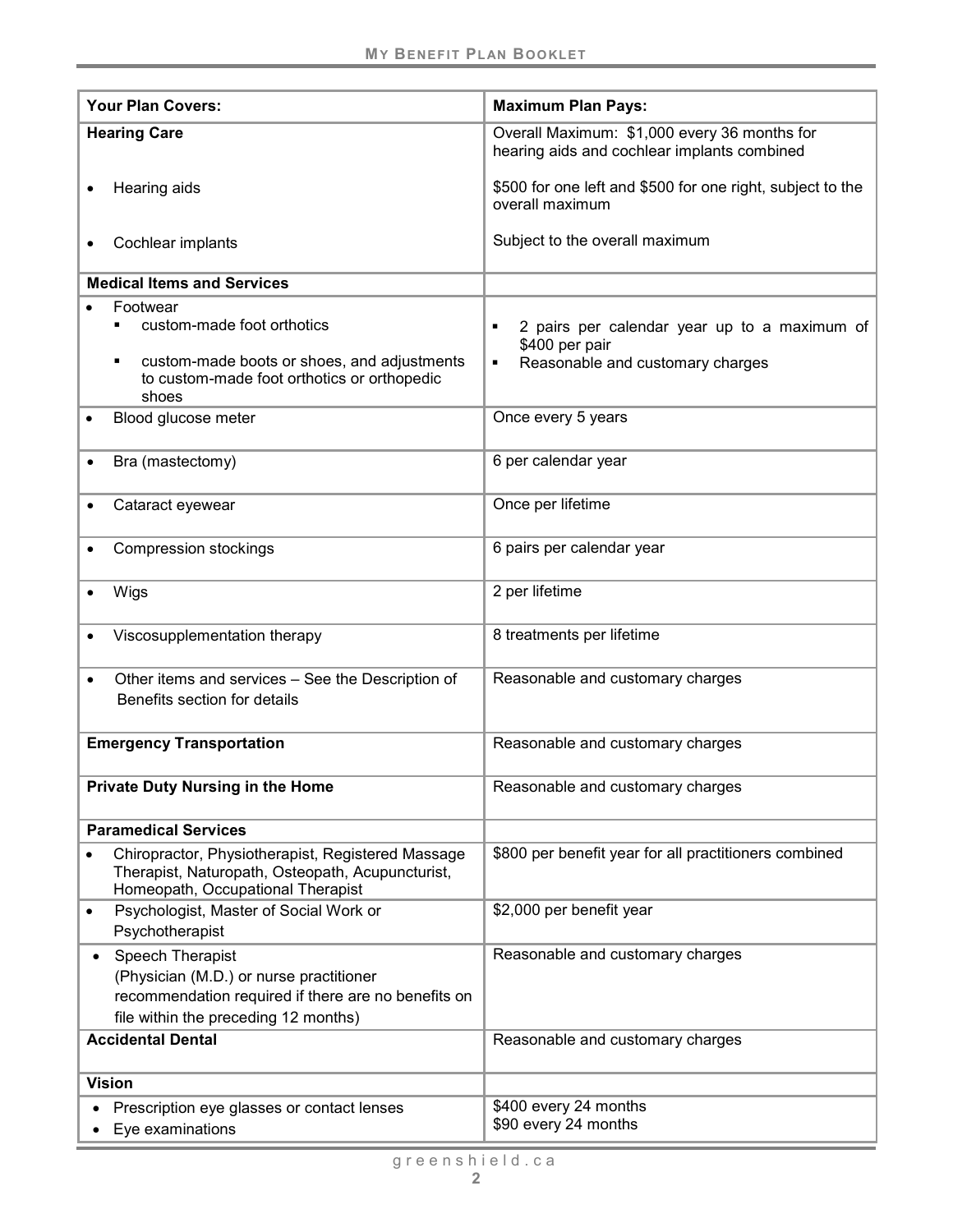# **TRAVEL BENEFIT PLAN**

This schedule describes the deductibles, co-pays and maximums that may be applicable if you are included in the Billing Division shown on the cover of this booklet.

Complete benefit details are provided in the Description of Benefits section of this booklet. Be sure to read these pages carefully. They show the conditions, limitations and exclusions that may apply to the benefits. All dollar maximums are expressed in Canadian dollars. You are covered for only those specific benefits for which you are enrolled.

This group benefit plan is intended to **supplement** provincial health insurance plans if you experience a medical emergency while travelling outside your province of residence or Canada. If your provincial health plan includes out-of-Canada benefits, hospital and medical services are eligible only if your provincial health insurance plan provides payment toward the cost of incurred services. The benefits shown below will be eligible, if they are medically necessary for the emergency treatment of a sudden illness or injury and reimbursement will be limited to reasonable and customary charges for the area in which they are incurred.

**The patient must contact GSC Travel Assistance within 48 hours of commencement of treatment**. Failure to notify us within 48 hours may result in benefits being limited to only those expenses incurred within the first 48 hours of any and each treatment/incident or the plan maximum, whichever is the lesser of the two.

| Deductible: Does not apply | <b>Overall Maximum:</b> Does not apply |
|----------------------------|----------------------------------------|
|----------------------------|----------------------------------------|

**Co-pay:** Does not apply

| <b>Your Plan Covers:</b>        | <b>Maximum Plan Pays:</b>                                                                                |
|---------------------------------|----------------------------------------------------------------------------------------------------------|
| Maximum Number of Days per Trip | Equal to the number of days under Provincial plan or as long<br>as comparable OHIP coverage is in effect |
| <b>Emergency Services</b>       | \$1,000,000 per covered person per calendar year                                                         |
| <b>Referral Services</b>        | \$50,000 per covered person per calendar year                                                            |

#### **For a full description of the Travel Benefit, refer to the Benefit Description section.**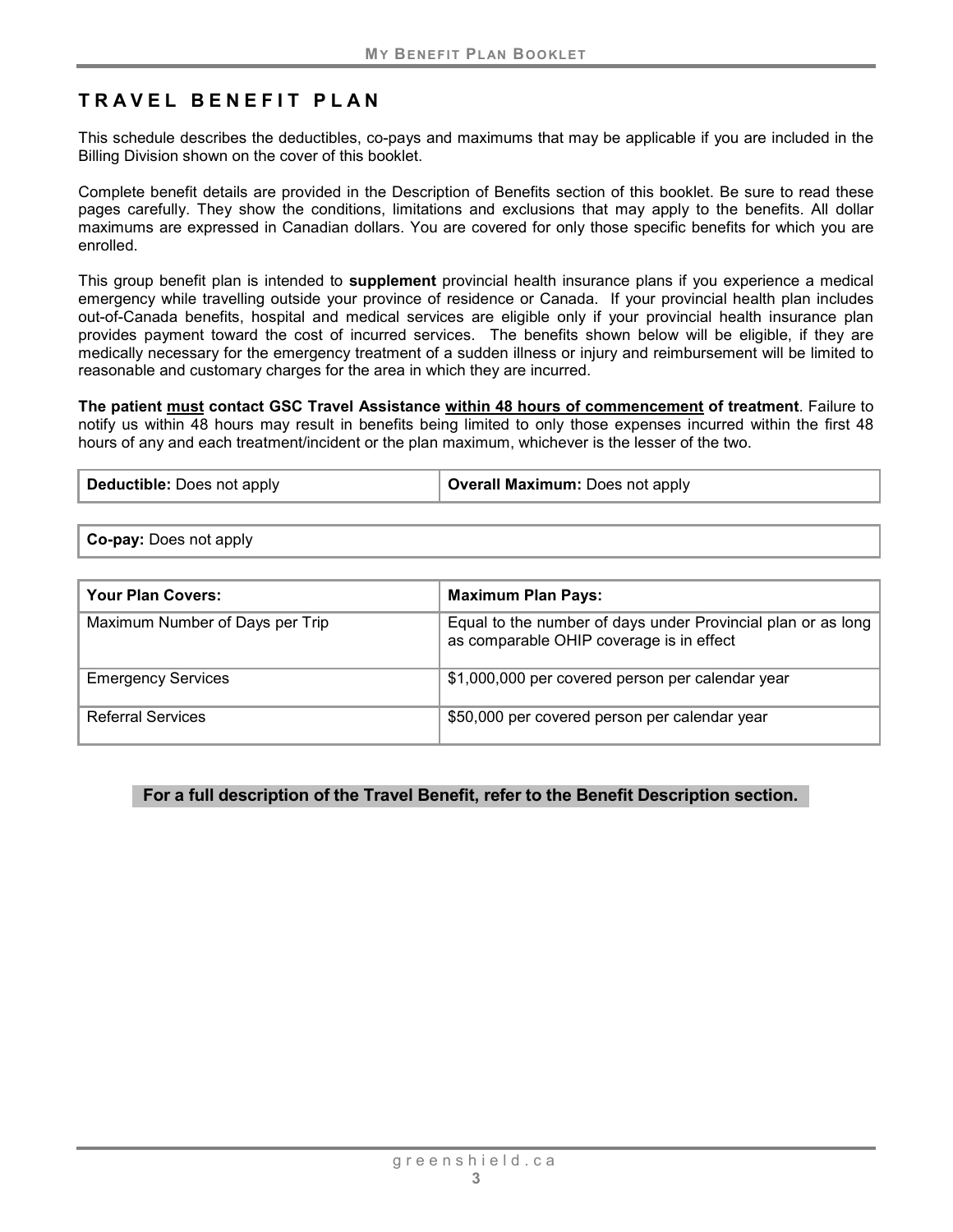# **DENTAL BENEFIT PLAN**

This schedule describes the deductibles, co-pays and maximums that may be applicable if you are included in the Billing Division shown on the cover of this booklet.

Complete benefit details are provided in the Description of Benefits section of this booklet. Be sure to read these pages carefully. They show the conditions, limitations and exclusions that may apply to the benefits. All dollar maximums are expressed in Canadian dollars. You are covered for only those specific benefits for which you are enrolled.

| Deductible: | Nil                                                                                                                                                                                                                                                                            |
|-------------|--------------------------------------------------------------------------------------------------------------------------------------------------------------------------------------------------------------------------------------------------------------------------------|
| Fee Guide:  | The current Ontario Dental Association Fee Guide for General<br><b>Practitioners</b><br>For independent Dental Hygienists, the lesser of, the current<br>Ontario Dental Hygienists' Association Fee Guide or Ontario<br>Dental Association Fee Guide for General Practitioners |
|             |                                                                                                                                                                                                                                                                                |

| <b>Your Plan Covers:</b>               | Your Co-Pay | <b>Maximum Plan Pays:</b>                   |
|----------------------------------------|-------------|---------------------------------------------|
| Basic and Comprehensive Basic Services | 0%          | Unlimited                                   |
| <b>Major Services</b>                  | <b>20%</b>  | \$1,800 per covered person per benefit year |
| <b>Orthodontic Services</b>            | 50%         | \$2,650 per covered person per lifetime     |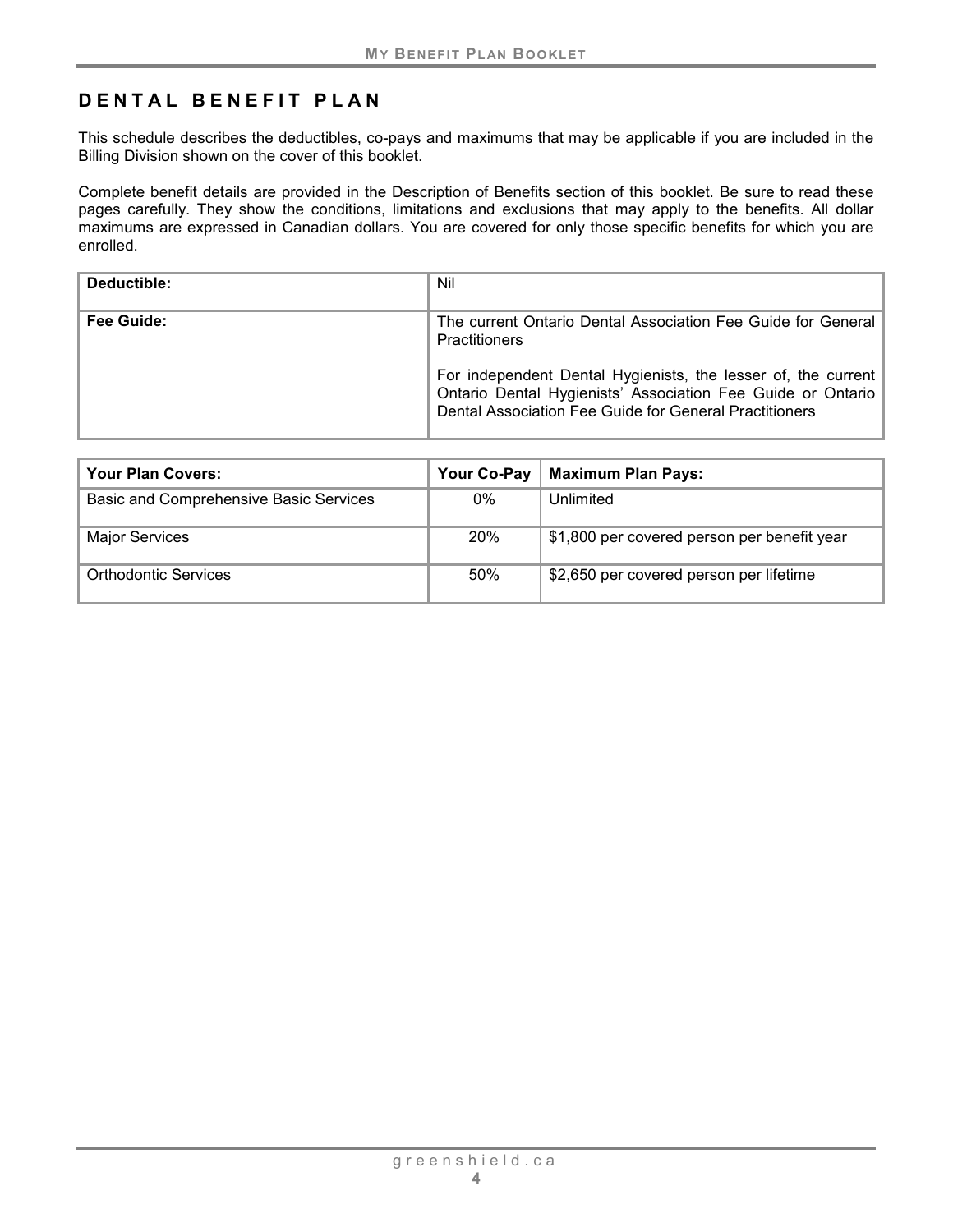# <span id="page-10-0"></span>**DEF INITIONS**

Unless specifically stated otherwise, the following definitions will apply throughout this booklet.

**Allowed amount** means**,** as determined by GSC:

- a) Drugs the GSC National Pricing Policy and/or the reasonable and customary charge;
- b) Extended Health Services the reasonable and customary charge for the service or supply but not more than the prevailing charge in the area in which the charge is made for a like service or supply;
- c) Dental the fee guide as specified in the Schedule of Benefits.

**Benefit year** means the 12 consecutive months July 1st to June 30th of each year.

**Biologic drug** means a drug that is produced using living cells or microorganisms (e.g., bacteria) and are often manufactured using a specific process known as DNA technology.

<span id="page-10-1"></span>**Biosimilar drug** means a biologic drug demonstrated to be similar to a reference biologic drug already authorized for sale by Health Canada.

**Calendar year** means the 12 consecutive months January 1st to December 31st of each year.

**Co-pay** is the allowed amount that must be paid by you or your dependent before reimbursement of an expense will be made.

**Covered person** means the plan member who has been enrolled in the plan or his or her enrolled dependents.

**Custom made boots or shoes** means footwear used by an individual whose condition cannot be accommodated by existing footwear products. The fabrication of the footwear involves making a unique cast of the covered person's feet and the use of 100% raw materials. (This footwear is used to accommodate the bony and structural abnormalities of the feet and lower legs resulting from trauma, disease or congenital deformities).

**Custom made foot orthotics** means a device made from a 3-dimensional model of an individual's foot and made from raw materials. (These devices are used to relieve foot pain related to biomechanical misalignment to the feet and lower limbs.)

**Deductible** is the amount that must be paid by or on behalf of you and your dependent in any year, based on first paid claim, before reimbursement of an eligible expense will be made.

#### **Dependent** means

- a) your spouse, if you are legally married or if not legally married, you have lived in a common-law relationship for more than 12 continuous months. Only one spouse will be considered at any time as being covered under the group contract;
- b) your unmarried child under age 21;
- c) your unmarried child under age 25, if enrolled and in full-time attendance at an accredited college, university or educational institute;
- d) your unmarried child (regardless of age) who became totally disabled while eligible under b) or c) above, and has been continuously so disabled since that time and is considered a dependent as defined under the Income Tax Act, also qualify as a dependent.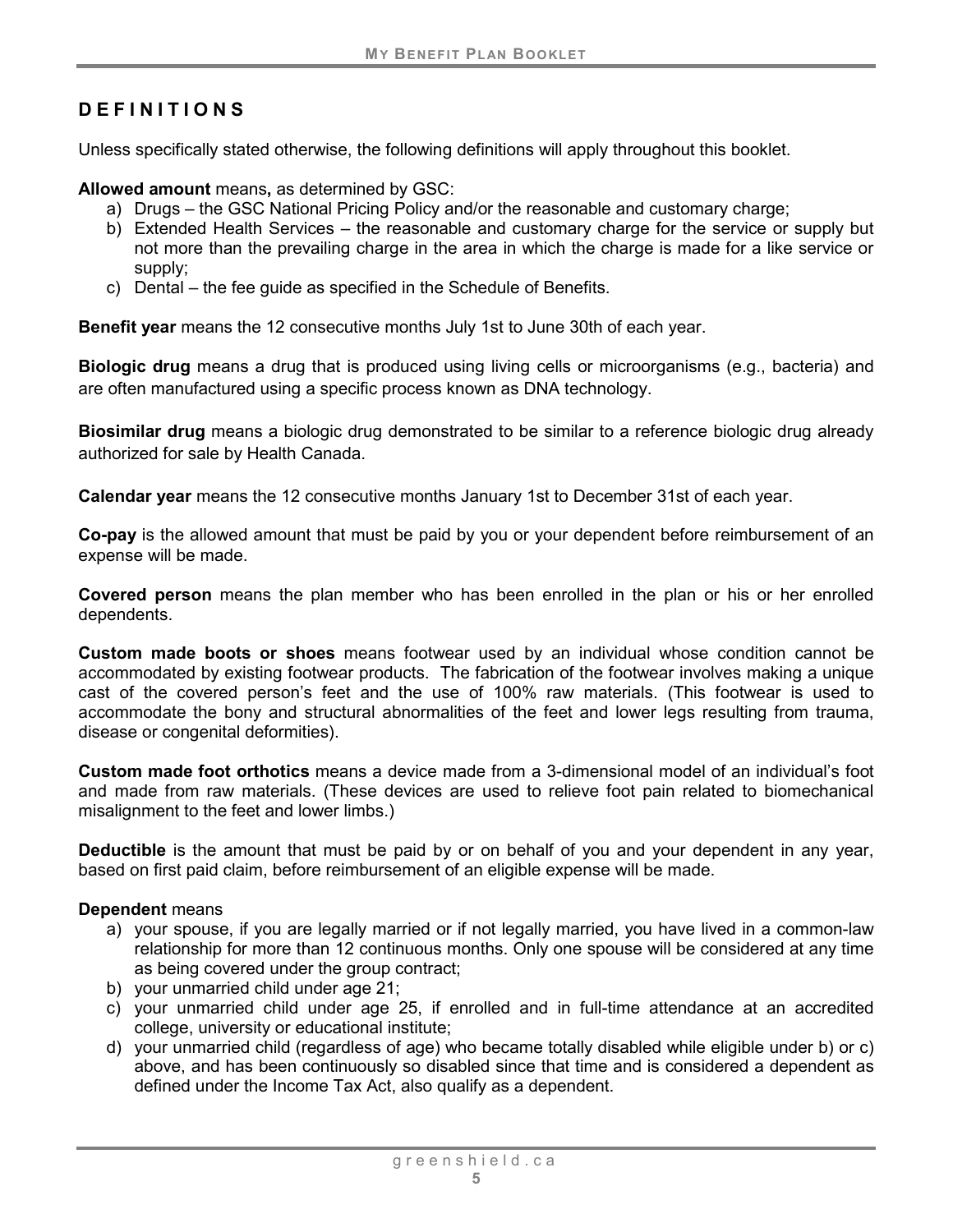Your child (your or your spouse's natural, legally adopted or stepchildren) must reside with you in a parent-child relationship or be dependent upon you (or both) and not regularly employed.

Children who are in full-time attendance at an accredited school do not have to reside with you or attend school in your province. If the school is in another province or country, you must apply to your provincial health insurance plan for an extension of coverage to ensure your child continues to be covered under a provincial health insurance plan.

**Fee guide** means the list of dental procedure codes developed by and maintained by the Canadian Dental Association, adopted by the provincial or territorial dental association of the province or territory in which the service is provided (or your province of residence if any dental service is provided outside Canada) and in effect at the time the service is provided.

**First paid claim** means the actual date of service of the initial or a prior claim paid by GSC.

**Injury** means an unexpected or unforeseen event that occurs as a direct result of a violent, sudden and unexpected action from an outside source.

<span id="page-11-1"></span>**Off-label use** means using a drug for a purpose or to treat a condition other than what Health Canada has approved that drug to be used.

**Orthopedic shoes** means off-the-shelf, ready-made footwear prescribed for covered persons diagnosed with a specific medical condition that affects their feet and who require specialized footwear to treat their condition and assist with mobility. The footwear may be modified or adjusted to fit the covered person's feet.

**Pharmacogenetic testing** means a type of genetic testing that determines whether the covered person has genetic mutations known to influence the way the covered person responds to certain drugs. Based on that information, their health care provider could choose medications better suited to them.

**Plan member** means you, when you are enrolled for coverage.

**Private room for hospital accommodation** means a room having only one treatment bed.

**Reasonable and customary** means in the opinion of GSC, the usual charge of the provider for the service or supply, in the absence of insurance, but not more than the prevailing charge in the area for a like service or supply.

<span id="page-11-0"></span>**Reference biologic drug** means a biologic drug that is first authorized for sale by Health Canada.

**Rendered amount** means the amount charged by a provider for a service and submitted for payment of a claim.

**Semi-private room for hospital accommodation** means a room having only two treatment beds.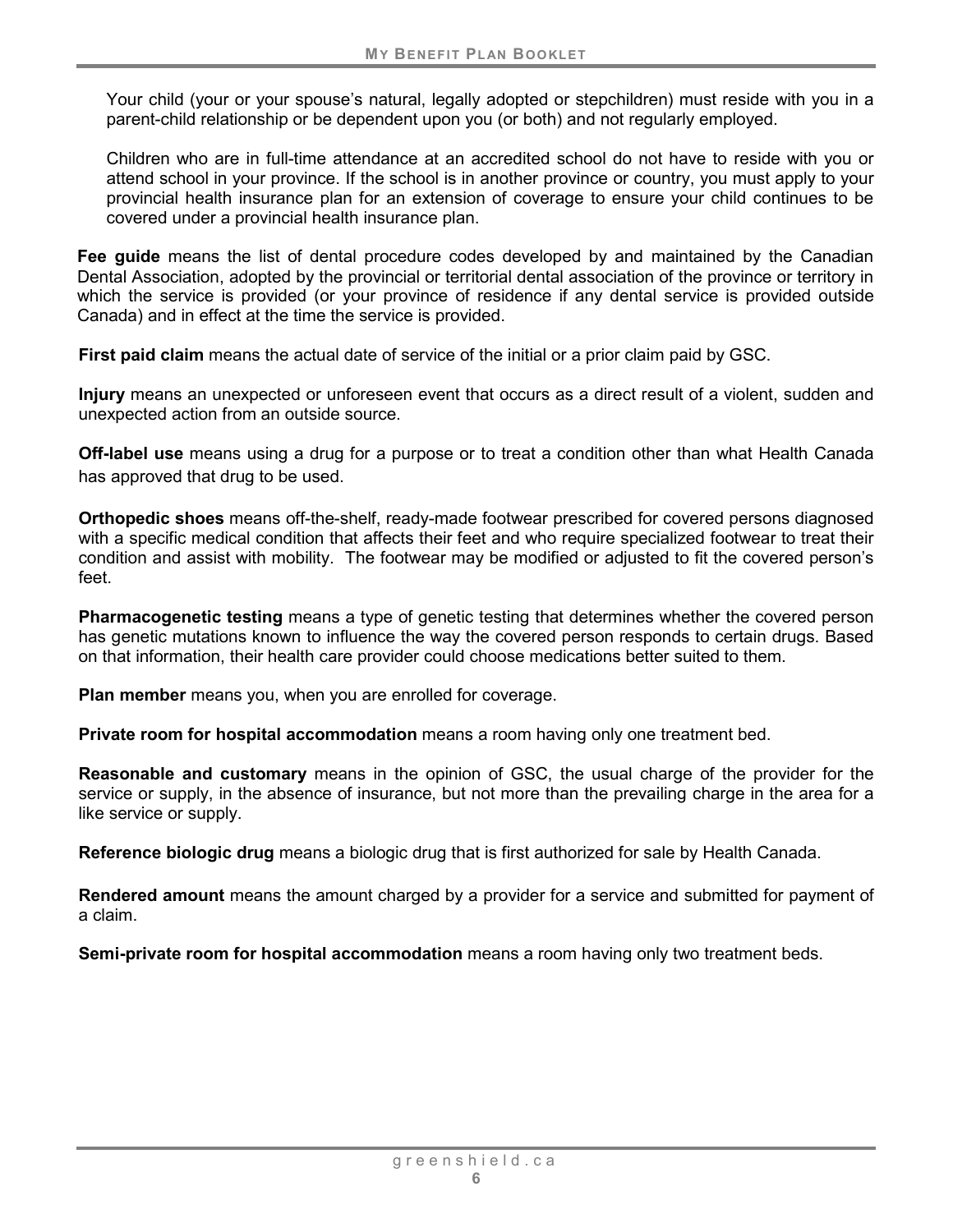# <span id="page-12-0"></span>**ELIGIBILITY**

#### <span id="page-12-1"></span>**For You**

To be eligible for coverage, a plan member who is:

- a) a resident of Canada;
- b) covered under your provincial health insurance plan; and
- c) actively at work and have been certified as an eligible plan member by the University.

#### **For Your Dependents**

To be eligible for coverage you must be:

- a) covered under this plan; and;
- b) each dependent must be covered under a provincial health insurance plan.

#### <span id="page-12-2"></span>**Coverage Effective Date**

Your coverage begins on the date the University certifies that you are eligible for coverage, and have satisfied the eligibility requirements and are enrolled under the plan.

Your dependent coverage will begin on the same date as your coverage.

If you have waived eligibility due to having coverage through your spouse's benefit plan, you must request coverage from the University within 31 days after termination of the coverage under your spouse's plan.

Your plan sponsor is solely responsible for submitting all required forms to GSC as of the Effective Date of this plan or as of the first date that you become eligible.

#### <span id="page-12-3"></span>**Life Event Changes**

If you experience an eligible life event, you may elect to change your coverage with 31 days of your life event change. Qualifying life events include:

- a) marriage;
- b) a change in your marital status divorce, legal separation, or the end of a common-law relationship;
- c) birth or adoption of a first child;
- d) a change in dependent child eligibility; or
- e) the death of a spouse or dependent child.

#### <span id="page-12-4"></span>**Termination**

Your coverage will end on the earliest of the following dates:

- a) the date your employment ends;
- b) the date you are no longer actively working, or your approved leave expires;
- c) the end of the period for which rates have been paid to GSC for your coverage;
- d) the date the group contract terminates.

Dependent coverage will end on the earliest of the following dates:

- a) the date your coverage terminates;
- b) the date your dependent is no longer an eligible dependent;
- c) the end of the month in which your dependent child attains the specified age limit;
- d) the end of the period for which rates have been paid for dependent coverage;
- e) the date the group contract terminates.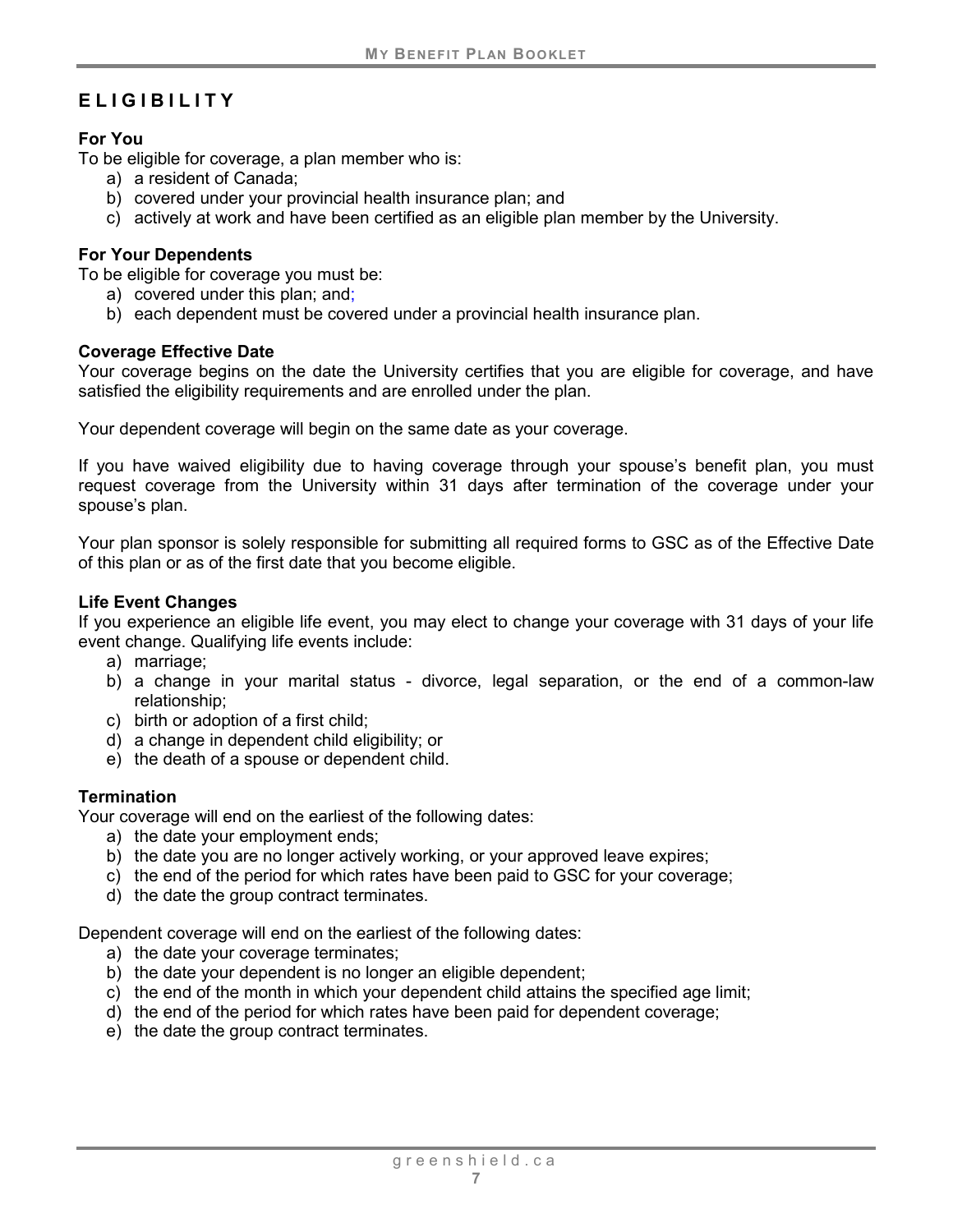#### <span id="page-13-0"></span>**Dependent Children Continuation of Coverage**

Any child whose coverage would end because they have reached the specified age limit may qualify for continued coverage, subject to the following conditions:

- a) your child became dependent upon you by reason of a mental or physical disability prior to reaching this age; and
- b) your child has been continuously so disabled since that time.

#### <span id="page-13-1"></span>**Survivor Continuation of Coverage**

In the event of your death while covered by this plan, coverage will continue for your eligible covered dependents with continued payment of rates until the earliest of the following dates:

- a) 24 months after the date of your death;
- b) the date the covered person would no longer be considered a dependent under the plan if you were still alive; or
- c) the date the benefit under which your dependent is covered, terminates.

# <span id="page-13-2"></span>**Losing your Group Benefits?**

If your coverage terminates under your Plan Sponsor's benefit plan, you may apply for one of GSC's individual Health and Dental plans. Acceptance for these plans is guaranteed as long as GSC receives your application within 90 days of your employee benefits termination date, provided GSC receives the initial payment. There are no health questions and no medical when you apply. These plans offer coverage for medications that treat pre-existing conditions. Best of all, they provide life-time coverage.

#### **SureHealth™ LINK Plans**– **Buying directly from GSC**

Visit [SureHealth.ca](http://surehealth.ca/) where you'll find details about the SureHealth™ LINK plan options available. You can request an information package, you can get quotes online, and you can buy completely online. It is quick and easy. You can give us a call at 1.844.753.SURE (7873) –we can answer any questions you have or we can take your application over the phone.

#### **PRISM CONTINUUM® – Buying from an Advisor**

Special Benefits Insurance Services (SBIS) can help. Call 416.601.0429 or 1.800.667.0429 to speak with a specialist about the Prism Continuum program. They can review the options available to you and advise you on the coverage that best suits your needs.

™Trademark of Green Shield Canada. ®Trademark of Special Benefits Insurance Services.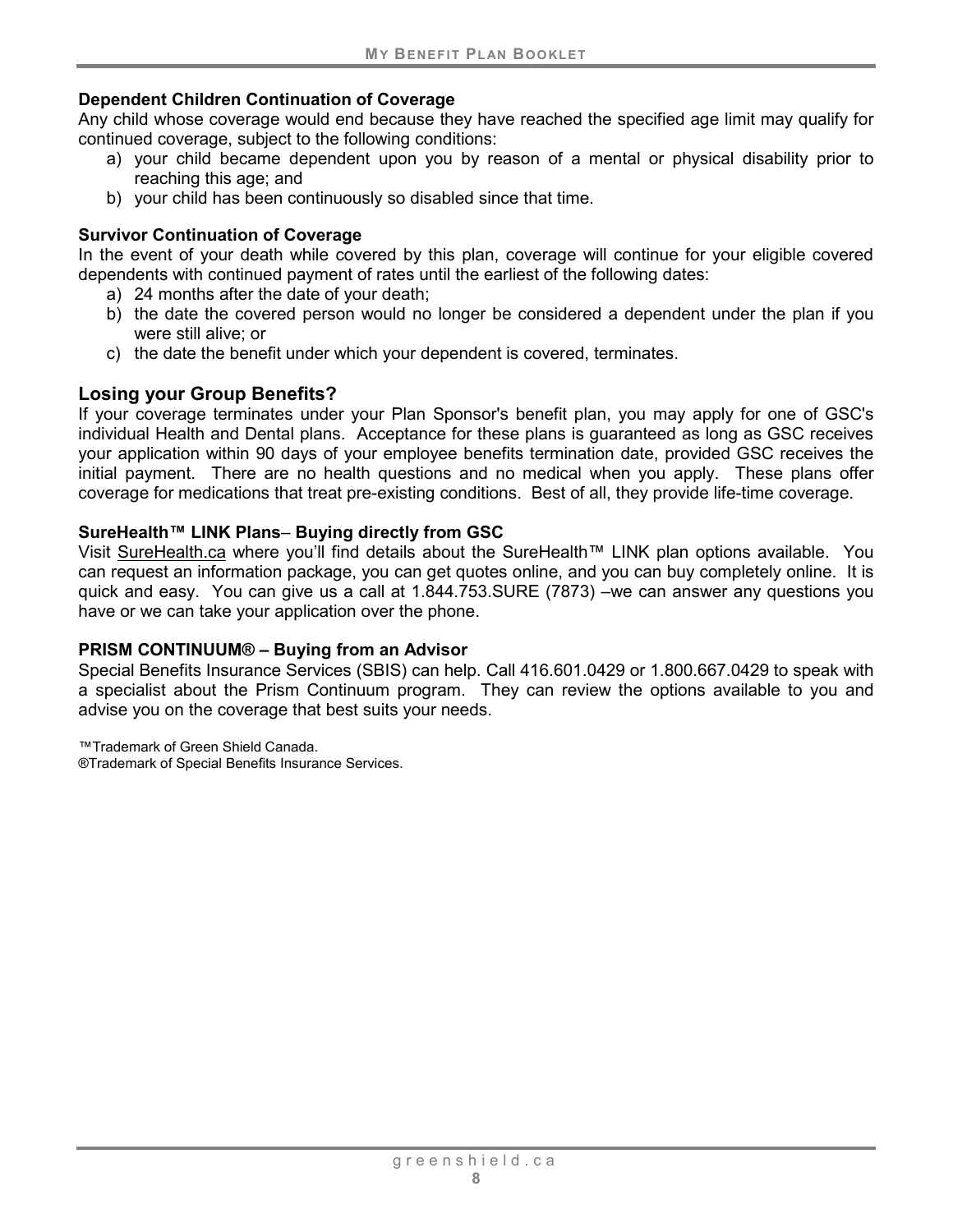# <span id="page-14-0"></span>**DESCRIPTION OF BENEFITS**

# <span id="page-14-1"></span>**HEALTH BENEFIT PLAN**

The benefits shown below will be eligible, up to the amount shown in the Schedule of Benefits, if they are reasonable and customary, and are medically necessary for the treatment of an illness or injury.

#### <span id="page-14-2"></span>**Prescription Drugs**

Prescription drug benefits, up to the amount shown in the Schedule of Benefits, that:

- a) are prescribed by a legally qualified medical practitioner or dental practitioner as permitted by law; and
- b) legally require a prescription and have a Drug Identification Number (DIN); and
- c) are approved under GSC's drug review process; and
- d) are paid on a Pay Direct basis.

GSC reserves the right to manage its drug formularies through an evidence-based review process in which drugs are evaluated based on overall value taking into account clinical efficacy, safety, unmet need and plan affordability. Formulary management includes the right to:

- add a drug to GSC's formularies;
- exclude or remove a drug from GSC's formularies regardless of Health Canada approval and/or the existence of provincial coverage;
- place restrictions on a formulary drug as determined by GSC. Restrictions may include, but are not limited to, GSC's pre-approval of the drug before the claim can be reimbursed, requirement to obtain the drug through an approved provider, and requirement to obtain a lower cost alternative of the same treatment such as a generic or a [biosimilar drug.](#page-10-1)

If approved by GSC, this plan includes drugs with a Drug Identification Number (DIN) that do not legally require a prescription, including, but not limited to nitroglycerin, insulin and all other approved injectables, as well as related supplies such as diabetic syringes, needles and testing agents, some limited access drugs and some over-the-counter drugs. In addition, this plan includes all vaccines.

Certain drugs require prior approval from GSC before your drug claim can be reimbursed. Further, certain drugs defined by GSC as specialty, high cost drugs may be required to be purchased from an approved pharmacy that is a member of GSC's Specialty Drug Preferred Provider Network (PPN) before your claim can be reimbursed. You can find out if your drug requires prior approval or is included in the PPN either by using the online drug search tool available to you through GSC's Plan Member Online Services, or by contacting GSC's Customer Service Centre.

Maintenance drugs required to treat lifelong chronic conditions may be required to be purchased in a 90 day supply of a prescription at any one time. Non-maintenance drugs may be purchased in a supply not exceeding 3 months' (90-day) supply of a prescription at any one time. However, for all drugs, 6 months for a vacation supply may be purchased and not more than a 13-month supply in any 12 consecutive months.

#### **Generic drug substitution**

Reimbursement will be made for the cost of the lowest priced equivalent drug based on specific provincial regulations, unless your medical or dental practitioner has written that there is to be no substitution of the prescribed drug or medicine.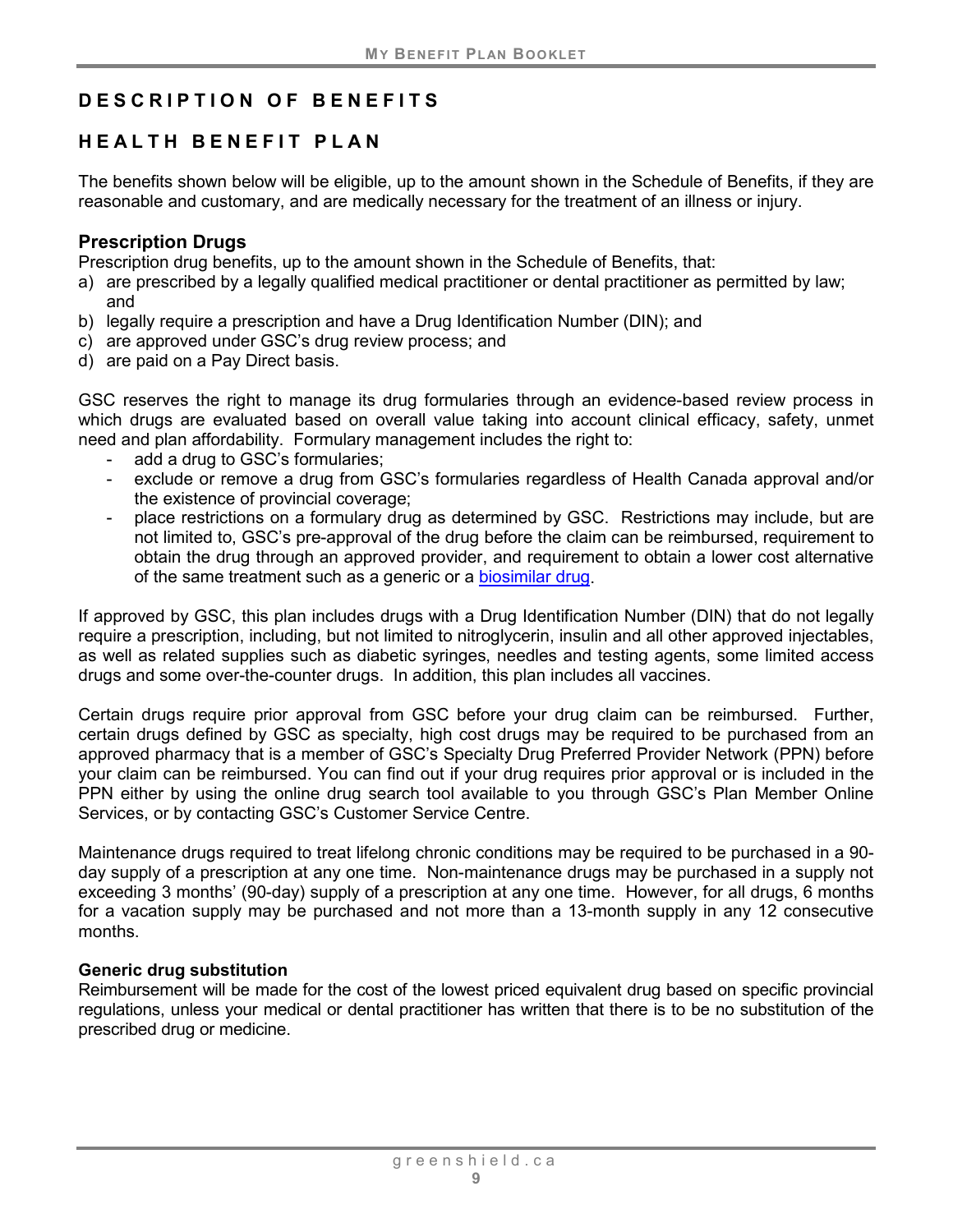**NOTE:**

The Drug Benefit co-pay and the deductible (where applicable) in your province of residence are eligible benefits.

Quebec residents only: Legislation requires GSC to follow the RAMQ (The Regie de l'assurance maladie du Quebec) reimbursement guidelines for all residents of Quebec. If you are younger than age 65, you must enroll for the GSC Prescription Drugs benefit plan and GSC will be the only payer. If you are age 65 or older, enrollment in RAMQ is automatic, enrollment in the GSC Prescription Drugs benefit plan is optional, and RAMQ would be first payer.

> If any provisions of this plan do not meet the minimum requirements of the RAMQ plan, adjustments are automatically made to meet RAMQ requirements.

Eligible benefits do not include and no amount will be paid for:

- a) Smoking cessation oral drugs and Nicotine replacement products, such as patches, gum, lozenges, and inhalers;
- b) Reference [biologic drugs](#page-11-0) that have an approved [biosimilar;](#page-10-1)
- c) Vitamins that do not legally require a prescription;
- d) Products which may lawfully be sold or offered for sale other than through retail pharmacies, and which are not normally considered by practitioners as medicines for which a prescription is necessary or required, unless specifically identified and included as eligible in "Prescription Drugs";
- e) Ingredients or products which have not been approved by Health Canada for the treatment of a medical condition or disease and are deemed to be experimental in nature and/or may be in the testing stage;
- f) Mixtures, compounded by a pharmacist, that do not conform to GSC's current Compound Policy.

#### <span id="page-15-0"></span>**Extended Health Services**

- **1. Hospital Accommodation:** Reimbursement, as shown in the Schedule of Benefits, of reasonable and customary charges in the area where received, for accommodation in a public general hospital (including program treatment accommodation), or a convalescent or rehabilitation hospital or a convalescent or rehabilitation wing in a public general hospital, or a public chronic hospital or chronic care in a public general hospital, provided your provincial health insurance plan has accepted or agreed to pay the ward or standard rate.
- **2. Hearing Care:** Reimbursement for hearing aids**,** repairs or replacement parts or cochlear implants, if recommended or approved by the attending legally qualified medical practitioner, up to the amount shown in the Schedule of Benefits. No amount will be paid for batteries.
- **3. Medical Items and Services:** When prescribed by a legally qualified medical practitioner unless specified otherwise below, reimbursement for reasonable and customary charges, up to the amount, where applicable, as shown in the Schedule of Benefits for:
	- a) Aids for daily living: such as hospital style beds, including rails and mattresses; bedpans; standard commodes; decubitus (bedridden) supplies; I.V. stands; portable patient lifts (including batteries); trapezes; and urinals;
	- b) Footwear: when prescribed by your attending physician, nurse practitioner, podiatrist or chiropodist and dispensed by your podiatrist, chiropodist, chiropractor, orthotist, or pedorthist:
		- i) custom made foot orthotics or adjustments to custom made foot orthotics;
		- ii) custom made boots or shoes or adjustments to orthopedic shoes;
	- c) Braces, casts;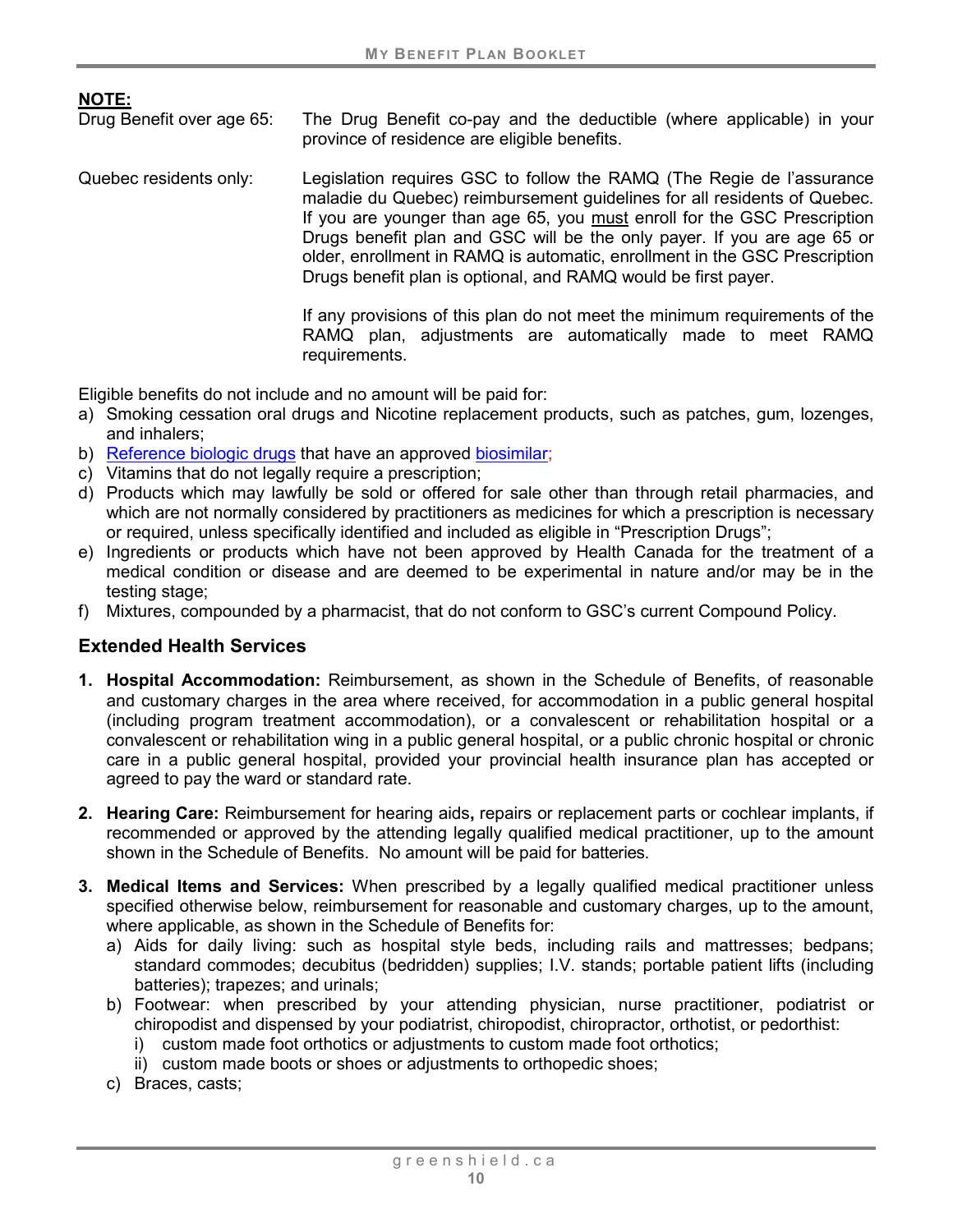- d) Diabetic equipment and supplies, such as:
	- i) blood glucose meters;
	- ii) glucose monitoring systems (GMS) such as continuous and flash type monitors subject to medical pre-authorization and reimbursed to the cost of a blood glucose meter. Disposable GMS supplies (used with the monitor), such as, but not limited to sensors and transmitters, are included and subject to any overall annual maximum applicable to diabetic testing and monitoring equipment and supplies;
- e) Medical services, such as diagnostic tests, X-rays and laboratory tests;
- f) Incontinence/Ostomy equipment, such as catheter supplies and ostomy supplies;
- g) Mobility aids, such as canes, crutches, walkers and wheelchairs (including wheelchair batteries);
- h) Standard prosthetics, such as an arm, hand, leg, foot, breast, eye and larynx;
- i) Respiratory/Cardiology equipment, such as compressors, inhalant devices, tracheotomy supplies and oxygen;
- j) Compression stockings with a pressure measurement of 15 mmhg or higher;
- k) Wigs, for temporary or permanent hair loss due to chemotherapy, radiation treatment or alopecia.

Some items may require pre-authorization. To confirm eligibility prior to purchasing or renting equipment, submit a Pre-Authorization Form to GSC.

#### **Limitations**

- a) The rental price of durable medical equipment will not exceed the purchase price. GSC's decision to purchase or rent will be based on the legally qualified medical practitioner's estimate of the duration of need as established by the original prescription. Rental authorization may be granted for the prescribed duration. Equipment that has been refurbished by the supplier for resale is not an eligible benefit;
- b) Durable medical equipment must be appropriate for use in the home, able to withstand repeated use and generally not useful in the absence of illness or injury;
- c) When deluxe medical equipment is a covered benefit, reimbursement will be made only when deluxe features are required in order for the covered person to effectively operate the equipment. Items that are not primarily medical in nature or that are for comfort and convenience are not eligible.
- **4. Emergency Transportation:** Reimbursement for professional land or air ambulance to the nearest hospital equipped to provide the required treatment, when medically required as the result of an injury, illness or acute physical disability, up to the amount shown in the Schedule of Benefits.
- **5. Private Duty Nursing:** Reimbursement for the services of a Registered Nurse (R.N.) in the home on a visit or shift basis, up to the amount shown in the Schedule of Benefits. No amount will be paid for services which are custodial and/or services which do not require the skill level of a Registered Nurse (R.N.).

A Pre-Authorization Form for Private Duty Nursing must be completed by the attending physician and submitted to GSC.

**6. Paramedical Services:** Reimbursement for the services of the practitioners included, up to the amount shown in the Schedule of Benefits, when the practitioner rendering the service is licensed by their provincial regulatory agency or a registered member of a professional association and that association is recognized by GSC. Please contact the GSC Customer Service Centre to confirm practitioner eligibility.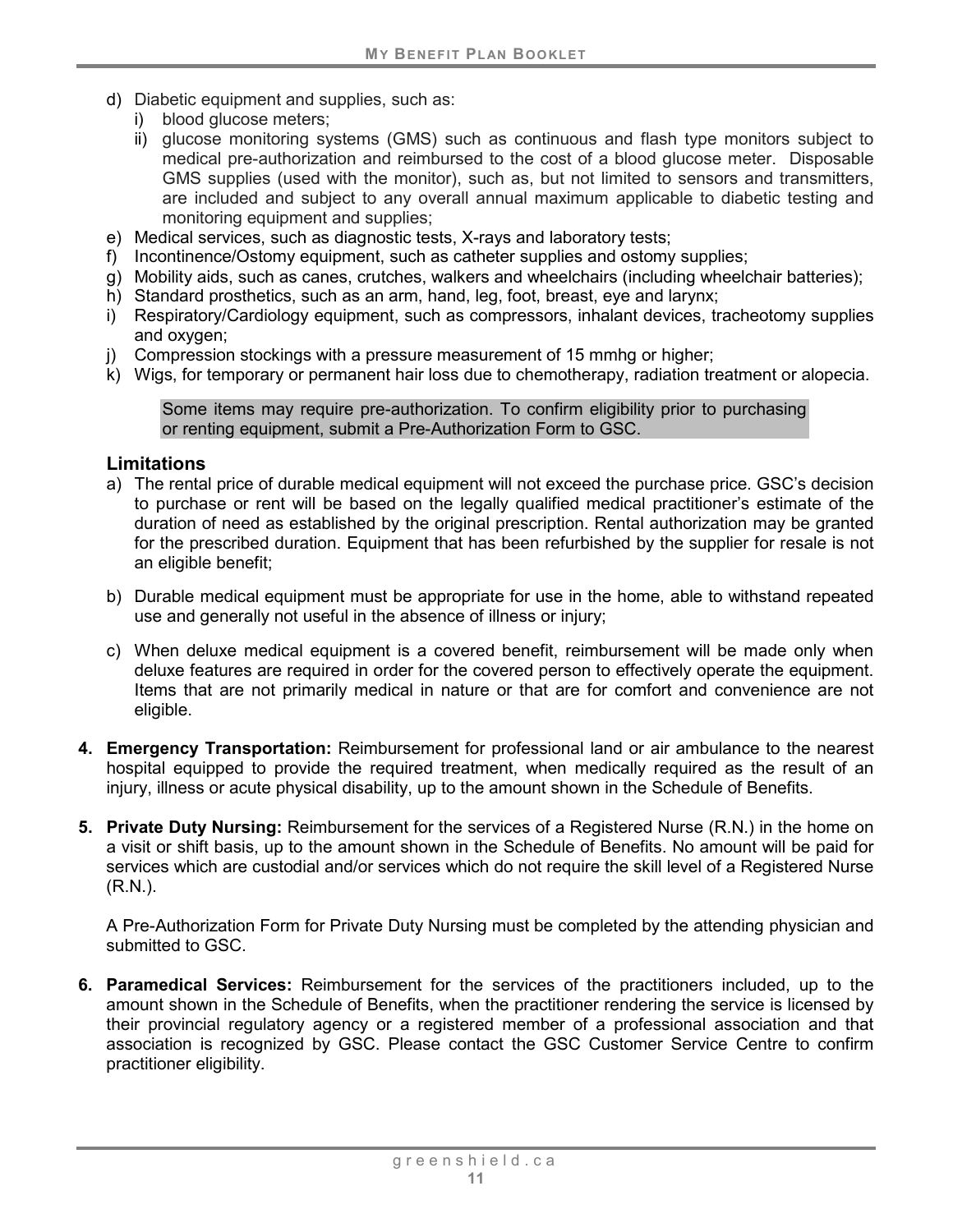**7. Accidental Dental:** Reimbursement for the services of a licensed dental practitioner for dental care to natural teeth when necessitated by a direct blow to the mouth and not by an object wittingly or unwittingly placed in the mouth. The accident must occur to natural teeth while the coverage is in force. When natural teeth have been damaged eligible services are limited to one set of artificial teeth. You must notify GSC immediately following the accident and the treatment must commence within 90 days of the accident.

GSC will not be liable for any services performed after the earlier of a) 365 days following the accident, or b) the date you or your dependent cease to be covered under this plan.

No amount will be paid for periodontia or orthodontia treatments or the repair or replacement of artificial teeth.

Charges will be based on the current Provincial Dental Association Fee Guide for General Practitioners in the province where services are rendered. Approval will be based on the current status and/or benefit level of the covered person at the time that we are notified of the accident. Any change in coverage will alter GSC's liability.

In the event of a dental accident, claims should be submitted under the health benefit plan before submitting them under the dental plan.

For an accident involving a dependent child age 18 and under and when permanent treatment must be delayed due to the age of the child, treatment must be completed prior to attainment of age 19.

- **8. Vision:** Reimbursement for the services performed by a licensed Optometrist, Optician or Ophthalmologist, up to the amounts shown in the Schedule of Benefits, for:
	- a) prescription eyeglasses or contact lenses;
	- b) replacement parts for prescription eyeglasses;
	- c) optometric eye examinations for visual acuity performed by a licensed optometrist, ophthalmologist or physician limited to \$90 in a 24-month period (available only in those provinces where eye examinations are not covered by the provincial health insurance plan).

Eligible benefits do not include and no amount will be paid for:

- a) Prescription industrial safety eyeglasses;
- b) Medical or surgical treatment;
- c) Special or unusual procedures such as, but not limited to, orthoptics, vision training, subnormal vision aids and aniseikonic lenses;
- d) Follow-up visits associated with the dispensing and fitting of contact lenses; or
- e) Charges for eyeglass cases.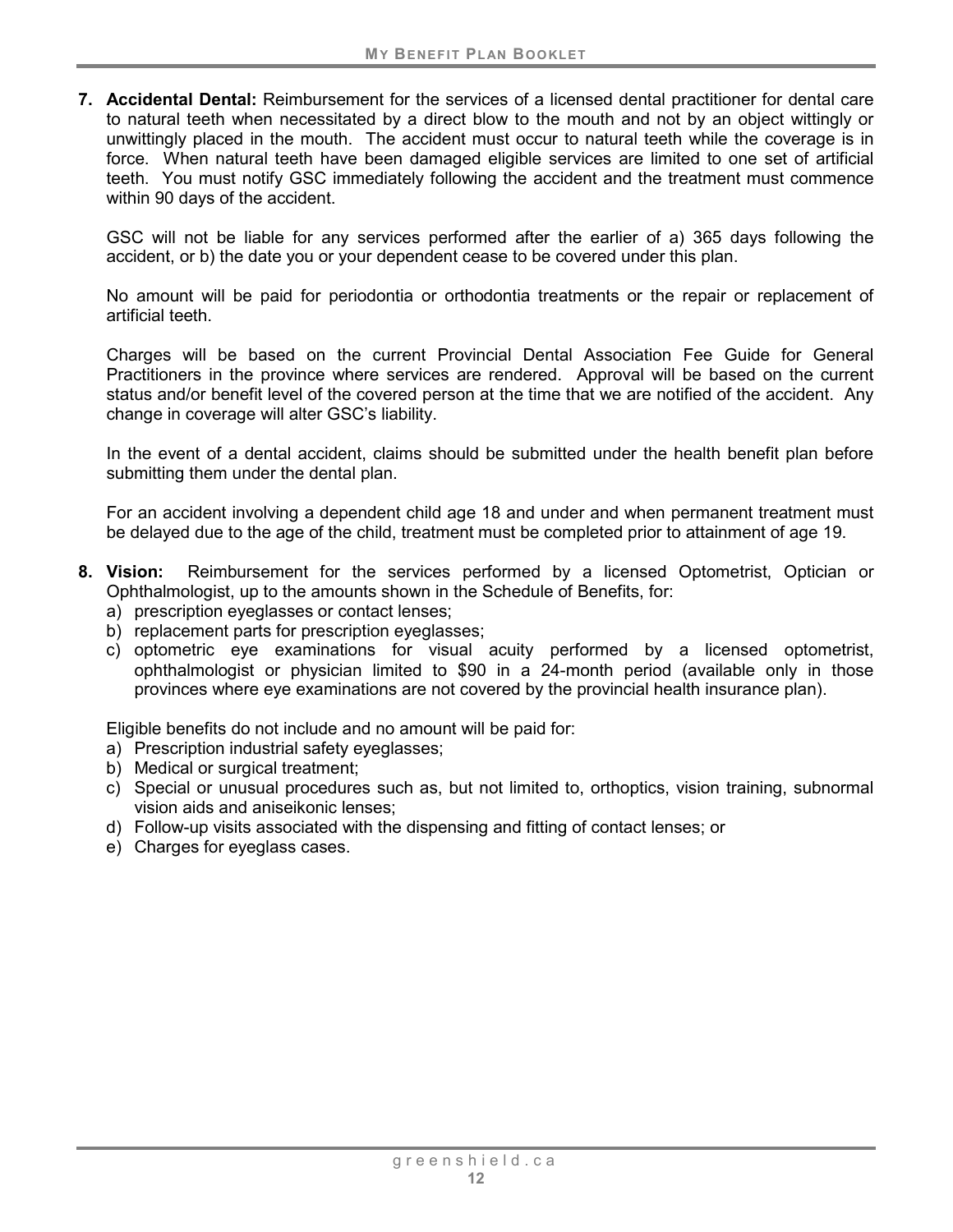# **Health Exclusions**

Eligible benefits do not include and reimbursement will not be made for:

- 1. Services or supplies received as a result of disease, illness or injury due to:
	- a) an act of war, declared or undeclared;
	- b) participation in a riot or civil commotion; or
	- c) attempting to commit or committing a criminal offence or illegal act;
- 2. Services or supplies provided while serving in the armed forces of any country;
- 3. Failure to keep a scheduled appointment with a legally qualified medical or dental practitioner;
- 4. Any treatment, drug, service, or supply received outside of Canada on a non-emergency basis;
- 5. Charges for the translation or completion of any claim forms and/or insurance reports;
- 6. Any form of medical cannabis for the treatment of any medical condition, regardless of whether it is authorized by way of a medical document or prescription from a legally-authorized medical practitioner and obtained from a Health Canada-licensed producer pursuant to any federal or provincial legislation or regulation regarding access to and/or distribution of medical cannabis;
- 7. Any specific treatment or drug which:
	- a) does not meet accepted standards of medical, dental or ophthalmic practice, including charges for services or supplies which are experimental in nature;
	- b) is not considered to be effective (either medically or from a cost perspective) as determined by GSC's drug review process regardless if Health Canada has approved the drug;
	- c) is an adjunctive drug prescribed in connection with any treatment or drug that is not an eligible service;
	- d) is administered in a hospital or is required to be administered in a hospital in accordance with Health Canada's approved indication for use;
	- e) is not dispensed by the pharmacist in accordance with the payment method shown under the Prescription Drugs benefit;
	- f) is not being used and/or administered in accordance with Health Canada's approved indication for use, even though such drug or procedure may customarily be used in the treatment of other illnesses or injuries (i.e. [off-label use\)](#page-11-1);
- 8. Services or supplies that:
	- a) are not recommended, provided by or approved by the attending legally qualified (in the opinion of GSC) medical practitioner or dental practitioner as permitted by law;
	- b) are legally prohibited by the government from coverage;
	- c) you are not obligated to pay for or for which no charge would be made in the absence of benefit coverage or for which payment is made on your behalf by a not-for-profit prepayment association, insurance carrier, third party administrator, like agency or a party other than GSC, your plan sponsor or you;
	- d) are provided by a health practitioner whose license by the relevant provincial regulatory and/or professional association has been suspended or revoked;
	- e) are not provided by a designated provider of service in response to a prescription issued by a legally qualified health practitioner;
	- f) are used solely for recreational or sporting activities and which are not medically necessary for regular activities;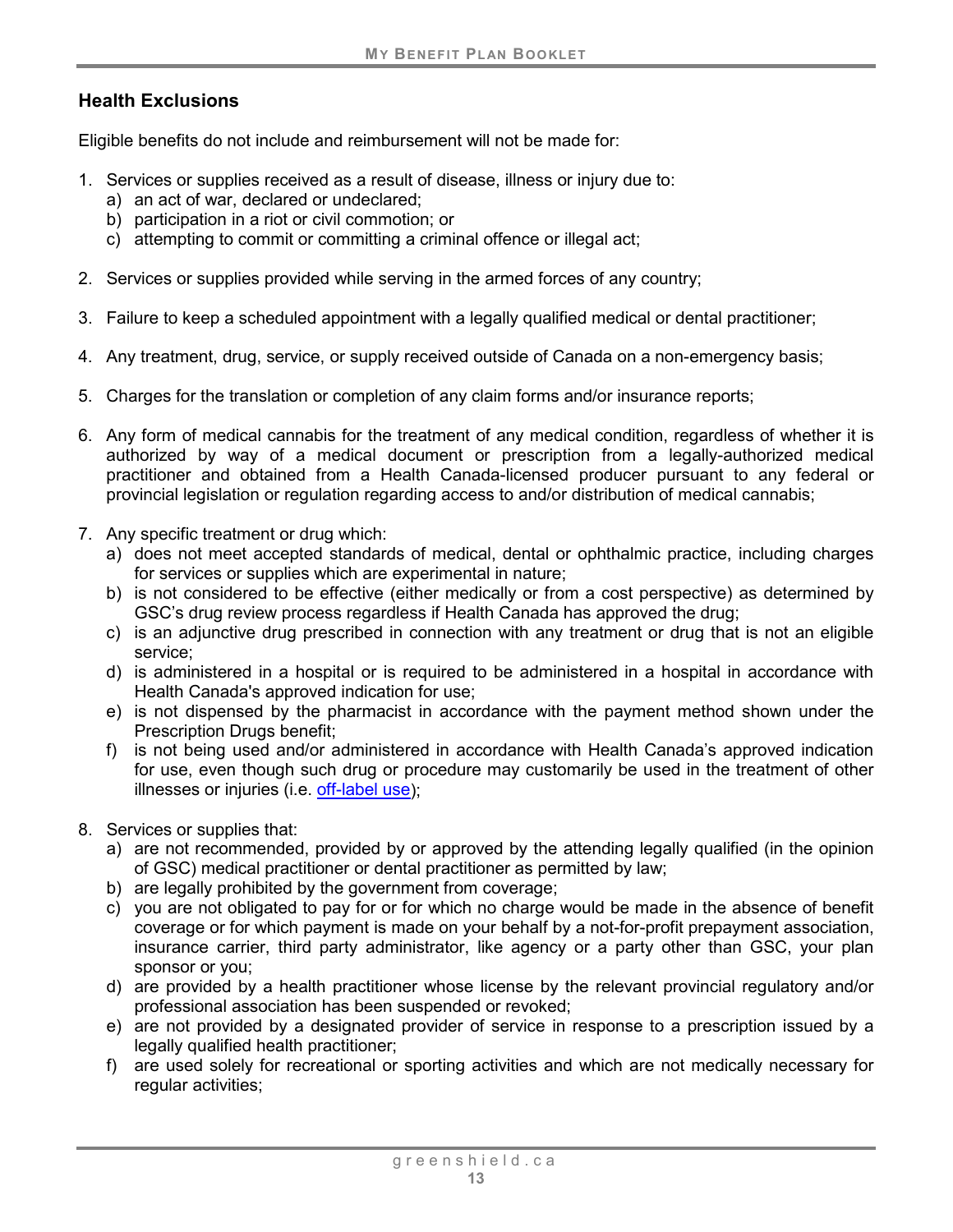- g) are primarily for cosmetic or aesthetic purposes, or are to correct congenital malformations;
- h) are provided by an immediate family member related to you by birth, adoption, or by marriage and/or a practitioner who normally resides in your home. An immediate family member includes a parent, spouse, child or sibling;
- i) are provided by your plan sponsor and/or a practitioner employed by your plan sponsor, other than as part of an employee assistance plan;
- j) are a replacement of lost, missing or stolen items, or items that are damaged due to negligence. Replacements are eligible when required due to natural wear, growth or relevant change in your medical condition but only when the equipment/prostheses cannot be adjusted or repaired at a lesser cost and the item is still medically required;
- k) are video instructional kits, informational manuals or pamphlets;
- l) are for medical or surgical audio and visual treatment;
- m) are special or unusual procedures such as, but not limited to, orthoptics, vision training, subnormal vision aids and aniseikonic lenses;
- n) are delivery and transportation charges;
- o) are for Insulin pumps and supplies (unless otherwise covered under the plan);
- p) are for medical examinations, audiometric examinations or hearing aid evaluation tests;
- q) are batteries, unless specifically included as an eligible benefit;
- r) are a duplicate prosthetic device or appliance;
- s) are from any governmental agency which are obtained without cost by compliance with laws or regulations enacted by a federal, provincial, municipal or other governmental body;
- t) would normally be paid through any provincial health insurance plan, Workplace Safety and Insurance Board or tribunal, the Assistive Devices Program or any other government agency, or which would have been payable under such a plan had proper application for coverage been made, or had proper and timely claims submission been made;
- u) were previously provided or paid for by any governmental body or agency, but which have been modified, suspended or discontinued as a result of changes in provincial health plan legislation or de-listing of any provincial health plan services or supplies;
- v) may include but are not limited to, drugs, laboratory services, diagnostic testing or any other service which is provided by and/or administered in any public or private health care clinic or like facility, medical practitioner's office or residence, where the treatment or drug does not meet the accepted standards or is not considered to be effective (either medically or from a cost perspective, based on Health Canada's approved indication for use);
- w) are provided by a medical practitioner who has opted out of any provincial health insurance plan and the provincial health insurance plan would have otherwise paid for such eligible service;
- x) relates to treatment of injuries arising from a motor vehicle accident; Note: Payment of benefits for claims relating to automobile accidents for which coverage is available under a motor vehicle liability policy providing no-fault benefits will be considered only if–
	- i) the service or supplies being claimed is not eligible; or
	- ii) the financial commitment is complete;

A letter from your automobile insurance carrier will be required;

y) are cognitive or administrative services or other fees charged by a provider of service for services other than those directly relating to the delivery of the service or supply.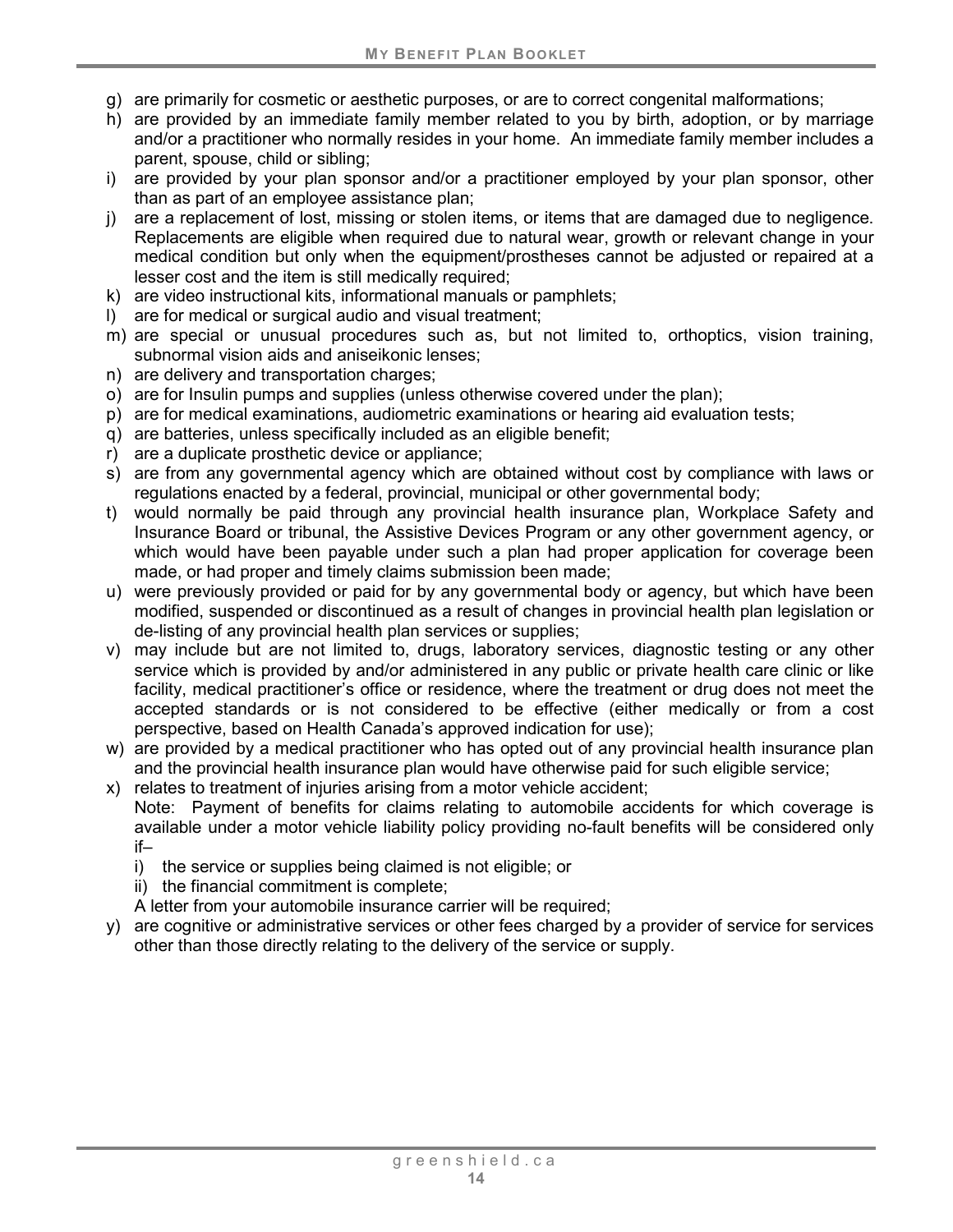# <span id="page-20-0"></span>**TRAVEL**

- **Important: This Travel benefit includes requirements, limitations, and exclusions that can affect eligibility and/or reimbursement of incurred expenses. You must be accurate and complete in your dealings with GSC at all times. Please take the time to read through this benefit before you travel to ensure you are aware of the terms and conditions, making note of the following:**
- With the exception of the "**Referral Services**", this Travel benefit is an **emergency** medical benefit only and provides coverage while you are temporarily outside of your regular province/territory of residence for vacation, education, or business reasons. It does not cover any non-emergency, elective, cosmetic, or experimental treatment, surgery, procedure, or any other service a covered person chooses to have performed outside of his or her home province/territory – whether preplanned or not.
- GSC reserves the right to review your medical information at the time of claim. Any invasive or investigative procedures must be pre-approved by GSC Travel Assistance. If the covered person is the patient and it is medically impossible for the covered person to call prior to obtaining emergency treatment, it is extremely important to have someone call GSC Travel Assistance on the covered person's behalf within 48 hours. If GSC Travel Assistance is not notified within the first 48 hours, reimbursement of incurred expenses may be limited to **the lesser of** the amount of only those expenses incurred within the first 48 hours of any and each treatment/incident **or** the plan maximum. This means the covered person will be responsible for all expenses thereafter.

**Emergency** means a sudden and unforeseen Medical Condition that requires Treatment. An emergency no longer exists when the evidence reviewed by GSC Travel Assistance indicates that no further Treatment is required at destination or you are able to return to your province/territory of residence for further Treatment. If GSC Travel Assistance determines that you transfer to another facility or return to your home province/territory of residence, and you choose not to, the benefits will not be paid for further medical treatment and coverage will be limited for unrelated events.

Emergency excludes Treatment of a **Pre-existing Condition** that was not completely **Stable** for the 90-day period immediately preceding the covered person's departure.

**Pre-existing Condition** means any Medical Condition that exists prior to the date of the covered person's departure.

**Medical Condition** means any disease, illness or injury (including symptoms of undiagnosed conditions).

<span id="page-20-1"></span>A Medical Condition is considered **Stable** when all of the following statements are true during the 90 day period immediately preceding the date of the covered person's departure.

- a) There has not been any new Treatment prescribed or recommended, or change(s) to existing Treatment (including stoppage in Treatment), and
- b) The Medical Condition has not become worse, and
- c) There has not been any new, more frequent, or more severe symptoms, and
- d) There has been no hospitalization or referral to a specialist, and
- e) There have not been any tests, investigation or Treatment recommended, but not yet complete, nor any outstanding test results, and
- f) There is no planned or pending treatment, and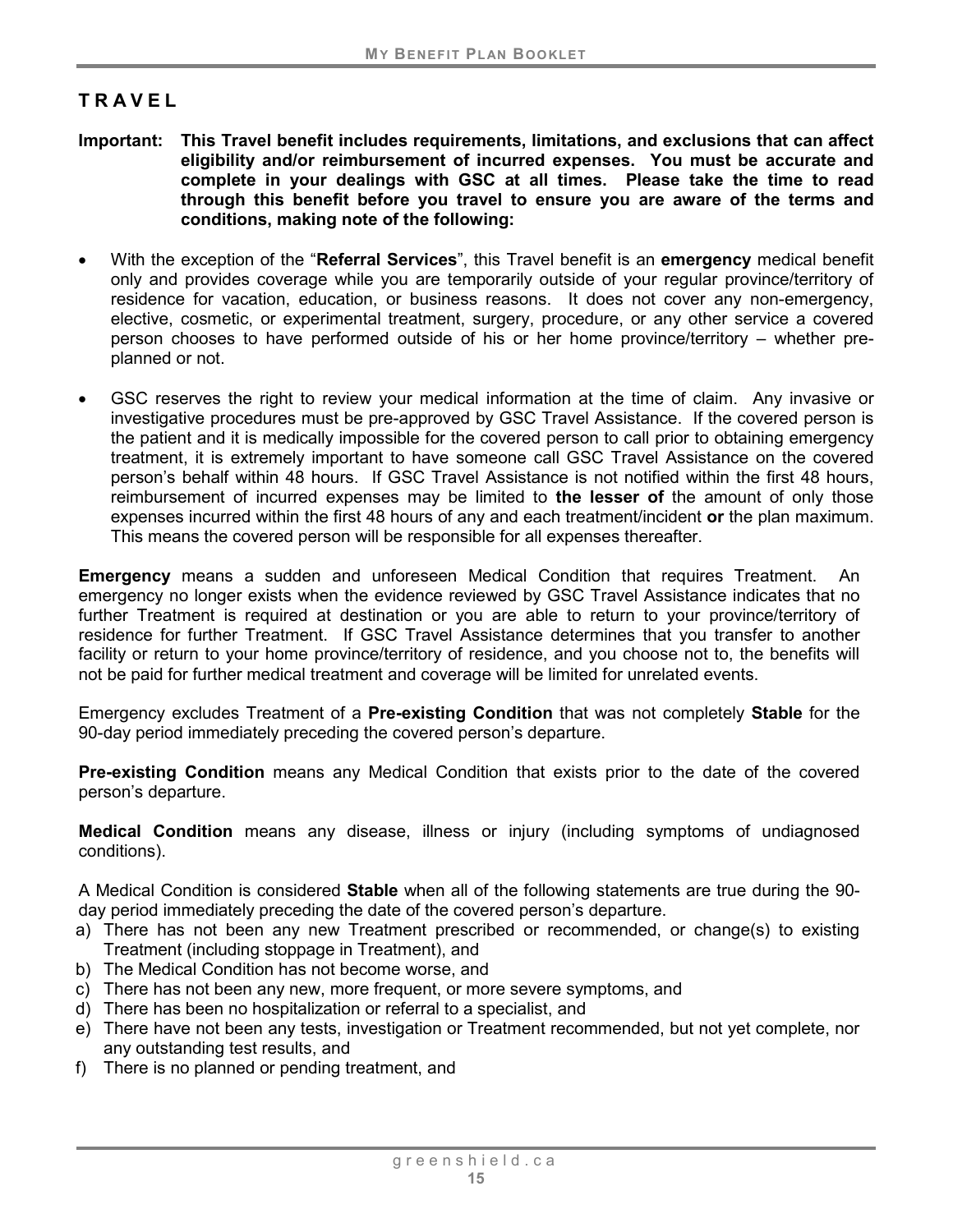- g) There has not been any change to an existing prescribed drug (including an increase, decrease, or stoppage to prescribed dosage), or any recommendation or starting of a new prescription drug. The following are not considered changes to existing prescribed drug Treatment.
	- i. Routine dosage adjustments of Coumadin, Warfarin, or insulin, as long as these medications have not been newly prescribed or stopped;
	- ii. A change from a brand name to a generic equivalent product as long as the dosage is the same – including a transition from a biologic to a biosimilar product;
	- iii. A decrease in the dosage of a medication due to the improvement of a condition

#### **All of the above conditions must be met during the 90-day period prior to the covered person's departure in order for a Medical Condition to be considered Stable.**

<span id="page-21-0"></span>**Treat, Treated, Treatment** means a procedure prescribed, performed, or recommended by a Physician for a Medical Condition. This includes but is not limited to prescribed medication, investigative testing, and surgery.

- To qualify for benefits, the claimants must be covered by their respective provincial/territorial government health plan or equivalent at the time the expenses are incurred; otherwise, there is no coverage under this benefit.
- Eligible travel benefits will be considered based on the reasonable and customary charges in the area where they were received, less the amount payable by your provincial/territorial health insurance plan, if your province/territory provides such coverage.
- All dollar maximums and limitations are stated in Canadian currency. Reimbursement will be made in Canadian funds or U.S. funds for both providers and plan members, based on the country of the payee. For payments that require currency conversion, the rate of exchange used will be the rate in effect on the date of service of the claim.
- Eligible benefits are limited to the maximum days per trip shown in the Summary of Benefits commencing with the date of departure from your province/territory of residence. If you are hospitalized on the last day shown in the Summary of Benefits, your benefits will be extended until the date of discharge.

Eligible travel expenses include the following:

- **1. Hospital services and accommodation** up to a standard ward rate in a public general hospital;
- **2. Medical/surgical services** rendered by a legally qualified physician or surgeon to relieve the symptoms of, or to cure an unforeseen illness or injury;
- **3. Emergency Transportation**
	- **Land ambulance** to the nearest qualified medical facility
	- **Air ambulance -** the cost of air evacuation (including a medical attendant when necessary) between hospitals and for hospital admission into Canada when approved in advance by your provincial/territorial health insurance plan or to the nearest qualified medical facility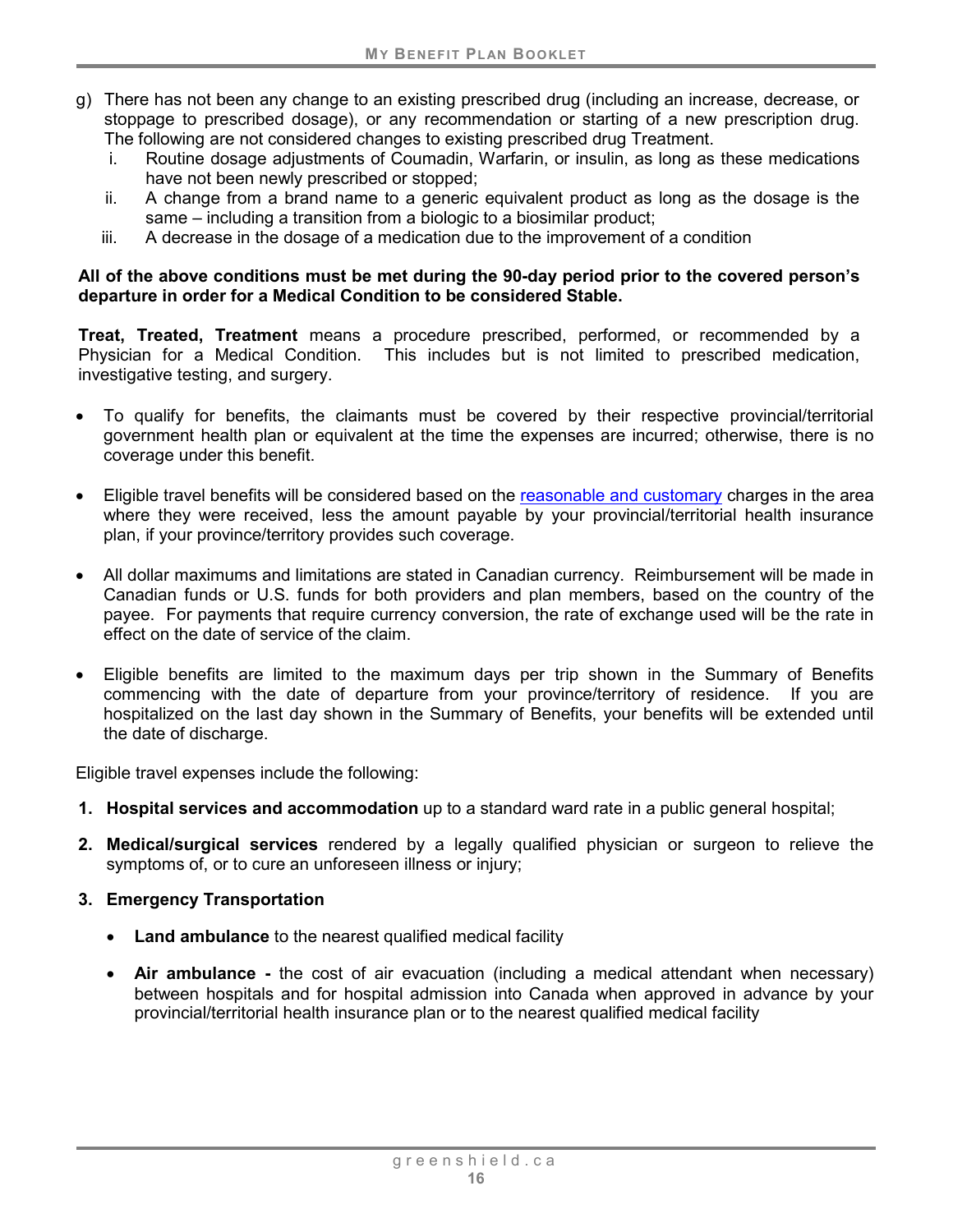- **4. Referral services** (a) hospital services and accommodation, up to a standard ward rate in a public general hospital, and/or (b) medical surgical services rendered by a legally qualified physician or surgeon:
	- **Prior to the commencement of any referral treatment, written pre-authorization** from your provincial health insurance plan and GSC **must be obtained**. Your provincial/territorial health insurance plan may cover this referral benefit entirely. You must provide GSC with a letter from your attending physician stating the reason for the referral, and a letter from your provincial/territorial health insurance plan outlining their liability. **Failure to obtain preauthorization will result in non-payment**
- **5. Services of a registered private nurse** up to a maximum of \$5,000 per calendar year, at the reasonable and customary rate charged by a Registered Nurse (R.N.) registered in the jurisdiction in which treatment is provided. You must contact GSC Travel Assistance for pre-approval;
- **6. Diagnostic laboratory tests and X-rays** when prescribed by the attending physician. Except in emergency situations, GSC Travel Assistance must pre-approve these services (i.e. cardiac catheterization or angiogram, angioplasty and bypass surgery);
- **7. Reimbursement of prescriptions** for drugs, serums and injectables which require a prescription by law and are prescribed by a legally qualified medical practitioner (vitamins, patent and proprietary drugs are excluded). Submit to GSC Travel Assistance the original paid receipt from the pharmacist, physician or hospital outside your province/territory of residence showing the name of the prescribing physician, prescription number, name of preparation, date, quantity and total cost;
- **8. Medical appliances** including casts, crutches, canes, slings, splints and/or the temporary rental of a wheelchair when deemed medically necessary and required due to an accident which occurs, and when the devices are obtained outside your province/territory of residence;
- **9. Treatment by a dentist** only when required due to a direct accidental blow to the mouth up to a maximum of \$2,000. Treatments (prior to and after return) must be provided within 90 days of the accident. Details of the accident must be provided to GSC Travel Assistance along with dental Xrays;
- **10. Coming Home** when your emergency illness or injury is such that:
	- GSC Travel Assistance specifies in writing that you should immediately return to your province/territory of residence for immediate medical attention, reimbursement will be made for the extra cost incurred for the purchase of a one-way economy airfare, plus the additional economy airfare if required to accommodate a stretcher, to return you by the most direct route to the major air terminal nearest the departure point in your province/territory of residence.

This benefit assumes that you are not holding a valid open-return air ticket. Charges for upgrading, departure taxes, cancellation penalties or airfares for accompanying family members or friends are not included;

• GSC Travel Assistance or commercial airline stipulates in writing that you must be accompanied by a qualified medical attendant, reimbursement will be made for the cost incurred for one round trip economy airfare and the reasonable and customary fee charged by a medical attendant who is not your relative by birth, adoption or marriage and is registered in the jurisdiction in which treatment is provided, plus overnight hotel and meal expenses if required by the attendant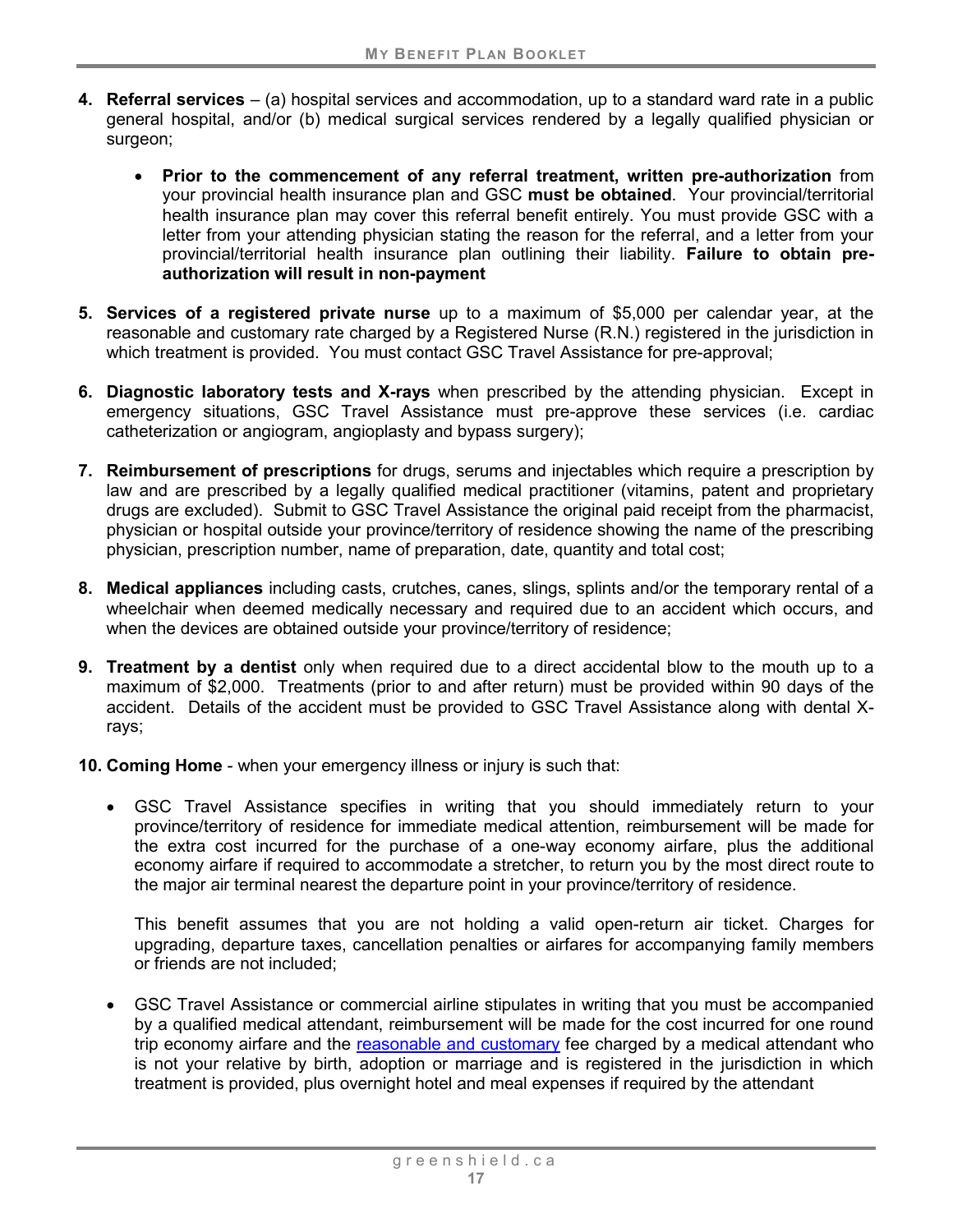- **11. Cost of returning your personal use motor vehicle** to your residence or nearest appropriate vehicle rental agency when you are unable to due to sickness, physical injury or death, up to a maximum of \$1,000 per trip. GSC Travel Assistance requires original receipts for costs incurred, i.e. gasoline, accommodation and airfares;
- **12. Meals and accommodation** up to \$1,500 (maximum of \$150 per day for up to 10 days) will be reimbursed for the extra costs of commercial hotel accommodation and meals incurred by you when you remain with a travelling companion or a person included in the "family" coverage, when the trip is delayed or interrupted due to an illness, accidental injury to or death of a travelling companion. This must be verified in writing by the attending legally qualified physician or surgeon and supported with original receipts from commercial organization;
- **13. Transportation to the bedside** including round trip economy airfare by the most direct route from your province/territory of residence, for any one spouse, parent, child, brother or sister, and up to \$150 per day for a maximum of 5 days for meals and accommodation at a commercial establishment will be paid for that family member to:
	- be with you or your covered dependent when confined in hospital. This benefit requires that the covered person must eventually be an inpatient for at least 7 days outside your province/territory of residence, plus the written verification of the attending physician that the situation was serious enough to have required the visit
	- identify a deceased prior to release of the body
- **14. Return airfare** if the personal use motor vehicle of you or your covered dependent is stolen or rendered inoperable due to an accident, reimbursement will be made for the cost of a one-way economy airfare to return you by the most direct route to the major airport nearest your departure point in your province/territory of residence. An official report of the loss or accident is required;
- **15. Return of deceased** up to a maximum of \$5,000 toward the cost of embalming or cremation in preparation for homeward transportation in an appropriate container of yourself or your covered dependent when death is caused by illness or accident. The body will be returned to the major airport nearest the point of departure in your province/territory of residence. The benefit excludes the cost of a burial coffin or any funeral-related expenses, makeup, clothing, flowers, eulogy cards, church rental, etc.

# **GSC TRAVEL ASSISTANCE SERVICE**

The following services are available 24 hours per day, 7 days per week through GSC's international medical service organization.

#### **These services include:**

- Access to Pre-trip Assistance (prior to departure): Canada Direct Calling Codes; information about vaccinations; government issued travel advisories; and VISA/document requirements for entry into country of destination
- Multilingual assistance
- Assistance in locating the nearest, most appropriate medical care
- International preferred provider networks
- Medical consultation and monitoring to review appropriateness and quality of medical care
- Assistance in establishing contact with family, personal physician and employer as appropriate
- Monitoring of progress during treatment and recovery and confirming when the patient is medically fit for transportation when a transfer or repatriation is necessary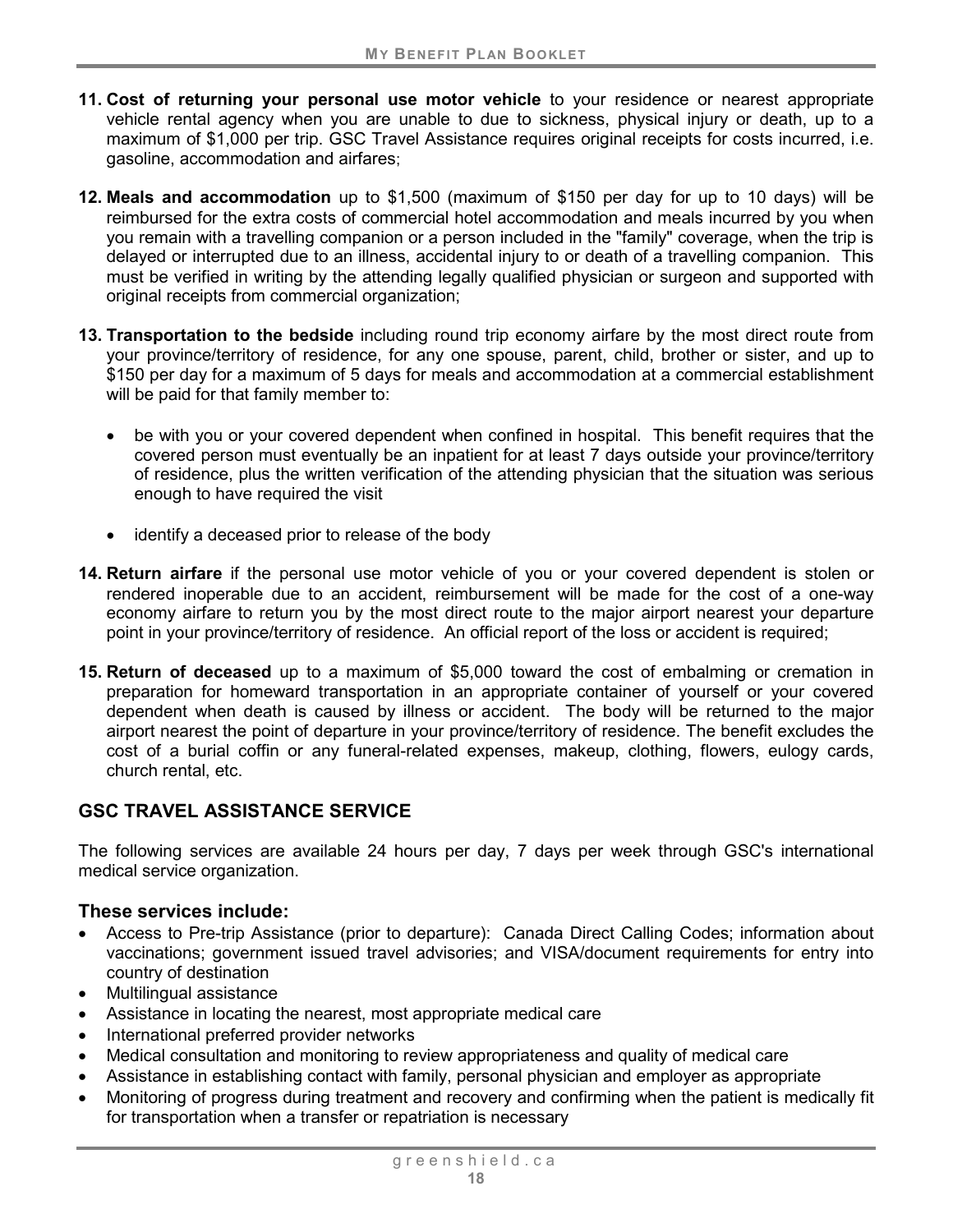- Emergency message transmittal services
- Translation services and referrals to local interpreters as necessary, pertaining to the medical emergency
- Verification of coverage facilitating entry and admissions into hospitals and other medical care providers
- Special assistance regarding the co-ordination of direct claims payment
- Co-ordination of embassy and consular services
- Management, arrangement and co-ordination of emergency medical transportation and evacuation as necessary
- Management, arrangement and co-ordination of repatriation of remains
- Special assistance in making arrangements for interrupted and disrupted travel plans resulting from emergency situations to include:
	- the return of unaccompanied travel companions
	- travel to the bedside of a stranded person
	- rearrangement of ticketing due to accident or illness and other travel related emergencies
	- the return of a stranded personal use motor vehicle and related personal items
- Knowledgeable legal referral assistance
- Co-ordination of securing bail bonds and other legal instruments
- Guidance in replacing lost or stolen travel documents including passports
- Courtesy assistance in securing incidental aid and other travel related services

#### **How Travel Assistance Service Works**

For assistance dial **1.800.936.6226** within Canada and the United States or call collect **0.519.742.3556**  when traveling outside Canada and the United States. These numbers appear on your GSC Identification Card.

Quote the GSC travel assist group number and your GSC Identification Number, found on your GSC Identification Card, and explain your medical emergency. **You must always be able to provide your GSC Identification Number and your provincial/territorial health insurance plan number.**

A multilingual Assistance Specialist will provide direction to the best available medical facility or legally qualified physician able to provide the appropriate care.

Upon admission to a hospital or when consulting a legally qualified physician or surgeon for major emergency treatment, we will guarantee the provider (hospital, clinic or physician), that you have the required provincial/territorial health insurance plan coverage and GSC travel benefits as detailed above.

GSC Travel Assistance will follow your progress to ensure that you are receiving the best available medical treatment. GSC Travel Assistance also keeps in constant communication with your family physician and your family, depending on the severity of your condition.

When calling collect while travelling outside Canada and the United States, you may require a Canada Direct Calling Code. In the event that a collect call is not possible, keep your receipts for phone calls made to GSC Travel Assistance and submit them for reimbursement upon your return to Canada.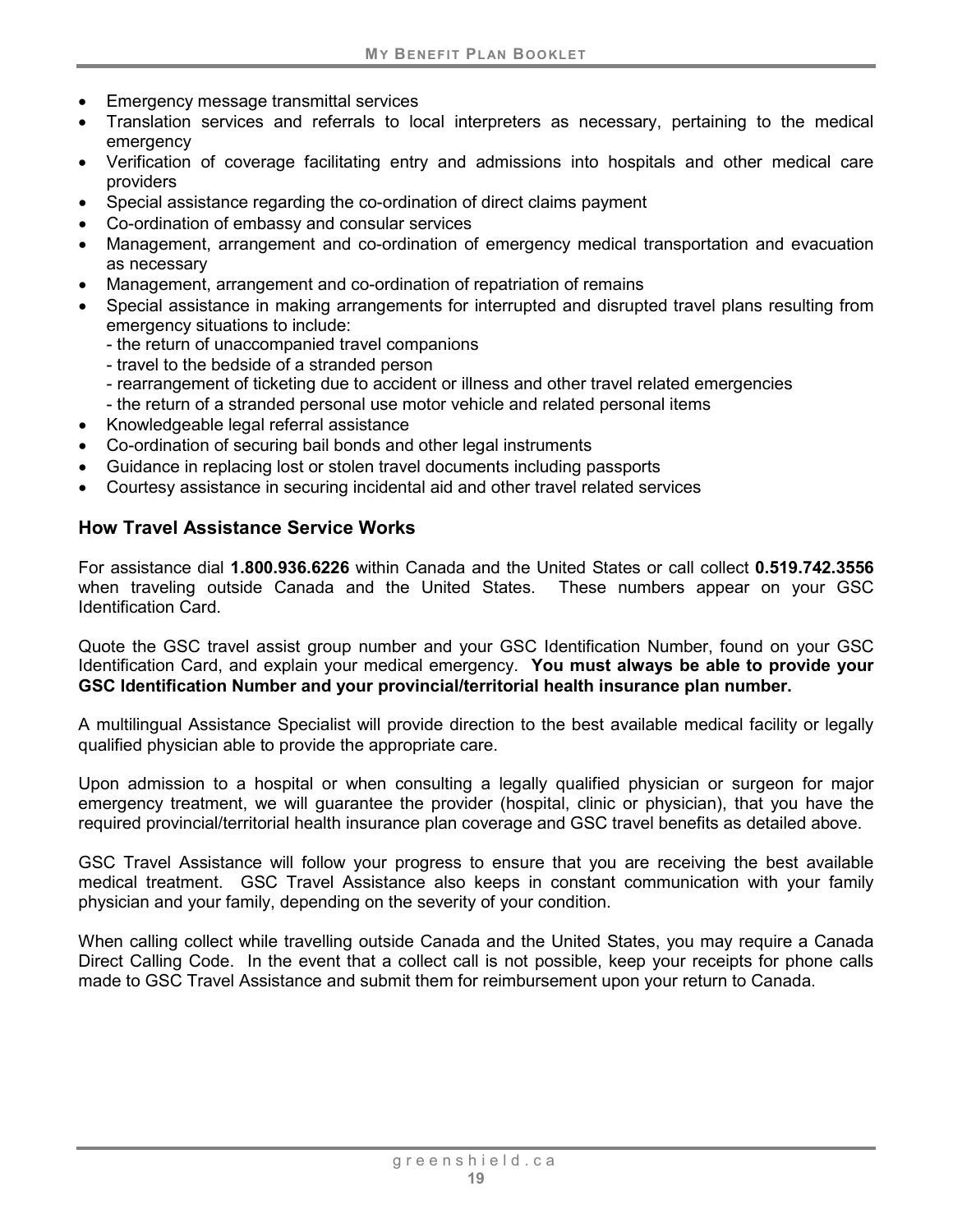# **Travel Limitations**

- 1. Coverage becomes effective at the time you or your dependent crosses the provincial/territorial border departing from their province/territory of residence and terminates upon crossing the border returning to their province/territory of residence on the return home. If traveling by air, coverage becomes effective at the time the aircraft takes off in the province/territory of residence and terminates when the aircraft lands in the province/territory of residence on the return home.
- 2. GSC Travel Assistance must be notified **before** obtaining Emergency [Treatment](#page-21-0) in order for GSC Travel Assistance to:
	- confirm coverage; and
	- provide pre-approval of treatment.

If it is medically impossible for the covered person to call prior to obtaining Emergency Treatment, GSC Travel Assistance requires either the covered person or someone on behalf of the covered person to call GSC Travel assistance within 48 hours of commencement of treatment.

If GSC Travel Assistance is not notified before the Emergency Treatment was received, benefits will be limited to **the lesser of** the amount of only those expenses incurred within the first 48 hours of any and each treatment/incident **or** the plan maximum. This mean you will be responsible for all expenses thereafter.

- 3. After your medical emergency treatment has started, GSC Travel Assistance must assess and preapprove additional medical treatment. If you undergo tests as part of a medical investigation, treatment or surgery, obtain treatment or undergo surgery that is not pre-approved, your claim will not be paid. This includes invasive testing, surgery, cardiac catheterization, other cardiac procedures, transplants, MRI.
- 4. Repatriation is mandatory when GSC Travel Assistance determines that the covered person should transfer to another facility or return to the home province/territory of residence for treatment, or at the end of the emergency. If you choose not to return:
	- no benefits will be paid for any further medical treatment;
	- no benefits will be paid for any recurrence or complications related directly or indirectly to the Medical Condition that caused the emergency; and
	- for the remainder of the trip, coverage will be limited to Medical Conditions completely unrelated to the Medical Condition that caused the emergency.
- 5. Air ambulance services will only be eligible if:
	- they are pre-approved by GSC Travel Assistance
	- there is a medical need for you or your dependent to be confined to a stretcher or for a medical attendant to accompany you during the journey
	- you or your dependent are admitted directly to a hospital in your province/territory of residence, and
	- medical reports or certificates from the dispatching and receiving legally qualified physicians are submitted to GSC Travel Assistance
	- proof of payment (including air ticket vouchers or air carrier invoices) is submitted to GSC Travel **Assistance**
- 6. If planning to travel in areas of political or civil unrest, or in areas where the Canadian government has issued a formal travel warning regarding non-essential travel, contact GSC Travel Assistance for pre-travel advice, as we may be unable to guarantee assistance services.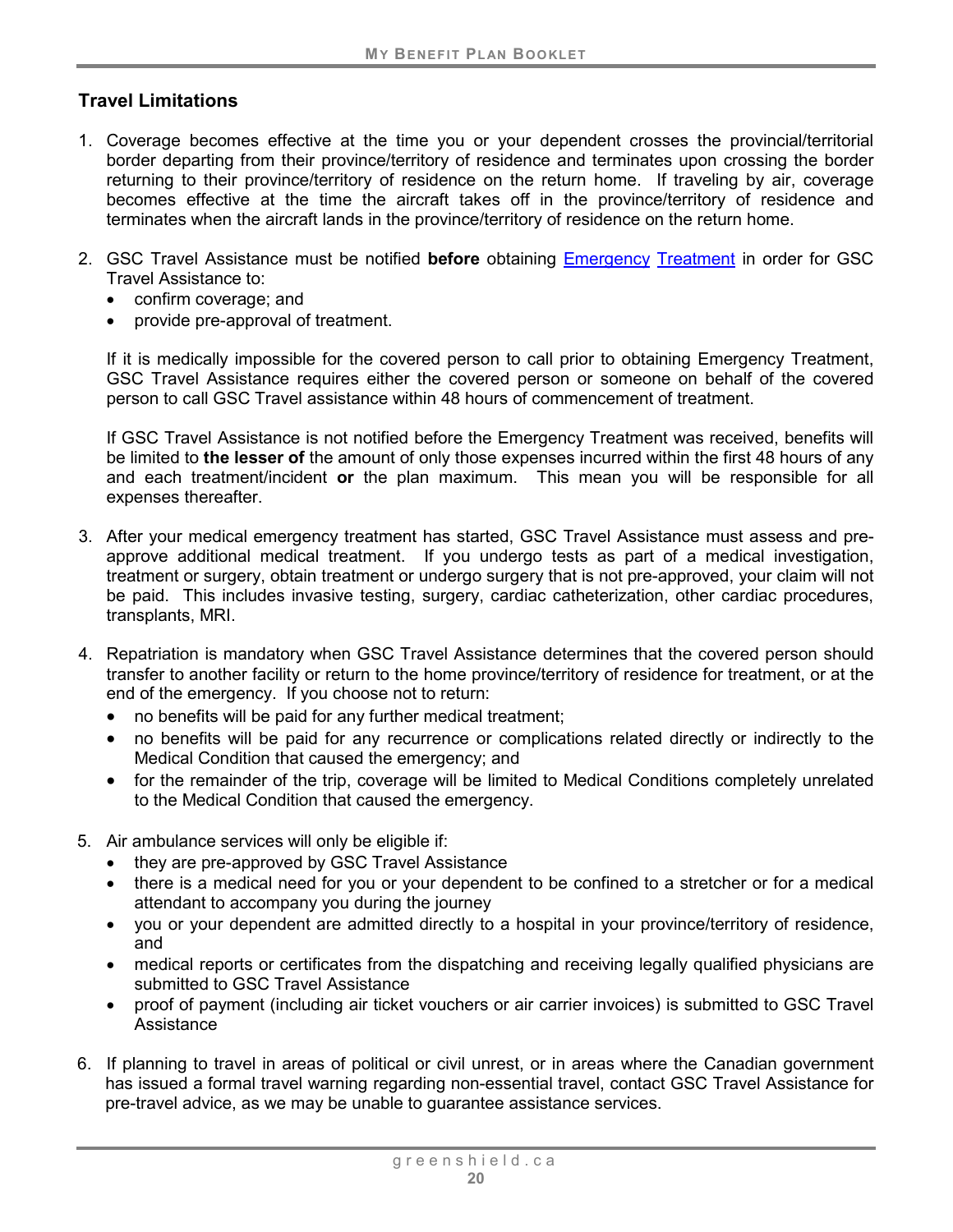- 7. GSC Travel Assistance reserves the right, without notice, to suspend, curtail or limit its services in any area if any of the following occur:
	- political or civil unrest, rebellion, riot, or military uprising;
	- labour disturbance or strike:
	- act of God; or
	- refusal of authorities in a foreign country to permit GSC Travel Assistance to provide service.

This includes travel if when you booked your trip (including delay of travel), or before your departure date, the Canadian government issued a formal travel warning advising Canadians to avoid either all travel or all non-essential travel regarding the country, region, city, or other key components of your travel arrangements (e.g., cruise ship) due to a likely or actual epidemic or pandemic.

- •
- In this limitation, non-essential travel means anything other than a significant medical or family emergency, such as the death of a family member.

# **Travel Exclusions**

In addition to the Health Exclusions, Travel claims will not be paid for the following.

- 1. Any expenses incurred for the treatment related directly or indirectly to a Pre-existing Medical Condition that, at the time of your departure from your province/territory of residence and the 90-day period immediately preceding your departure from your province/territory of residence:
	- a) was not completely stable in the professional opinion of GSC Travel Assistance Team;
	- b) where medical evidence suggested a reasonable expectation that treatment or hospitalization could be required while traveling; or
	- c) a physician advised the covered person not to travel.

GSC Travel Assistance reserves the right to review the covered person's medical information at the time of claim. A physician's opinion that the covered person was fit to travel does not override or eliminate the requirement for the covered person to satisfy all the conditions of [Stable.](#page-20-1)

- 2. Any expenses submitted if the covered person or anyone acting on behalf of a covered person attempts to deceive GSC Travel Assistance, or makes a fraudulent, false, or exaggerated statement or claim.
- 3. Any expenses incurred for any services received that:
	- a) were not required to treat an Emergency:
	- b) were not recommended by a legally qualified physician or surgeon;
	- c) are not covered under your provincial/territorial health insurance plan; or
	- d) are normally covered under the out-of-Canada benefits of your provincial/territorial health insurance plan's out-of-Canada coverage (where applicable), when the provincial/territorial plan has declined payment;
- 4. Any expenses incurred for services received after GSC Travel Assistance determined:
	- a) the covered person was to return to the province/territory of residence for treatment, but the covered person chose not to return to the province/territory of residence;
	- b) the services could be reasonably delayed until the covered person returned to the province/territory of residence;
	- c) the emergency had ended; or
	- d) the services are for a recurrence or complication directly or indirectly related to the emergency that GSC Travel Assistance determined 3.a), b), or c) above.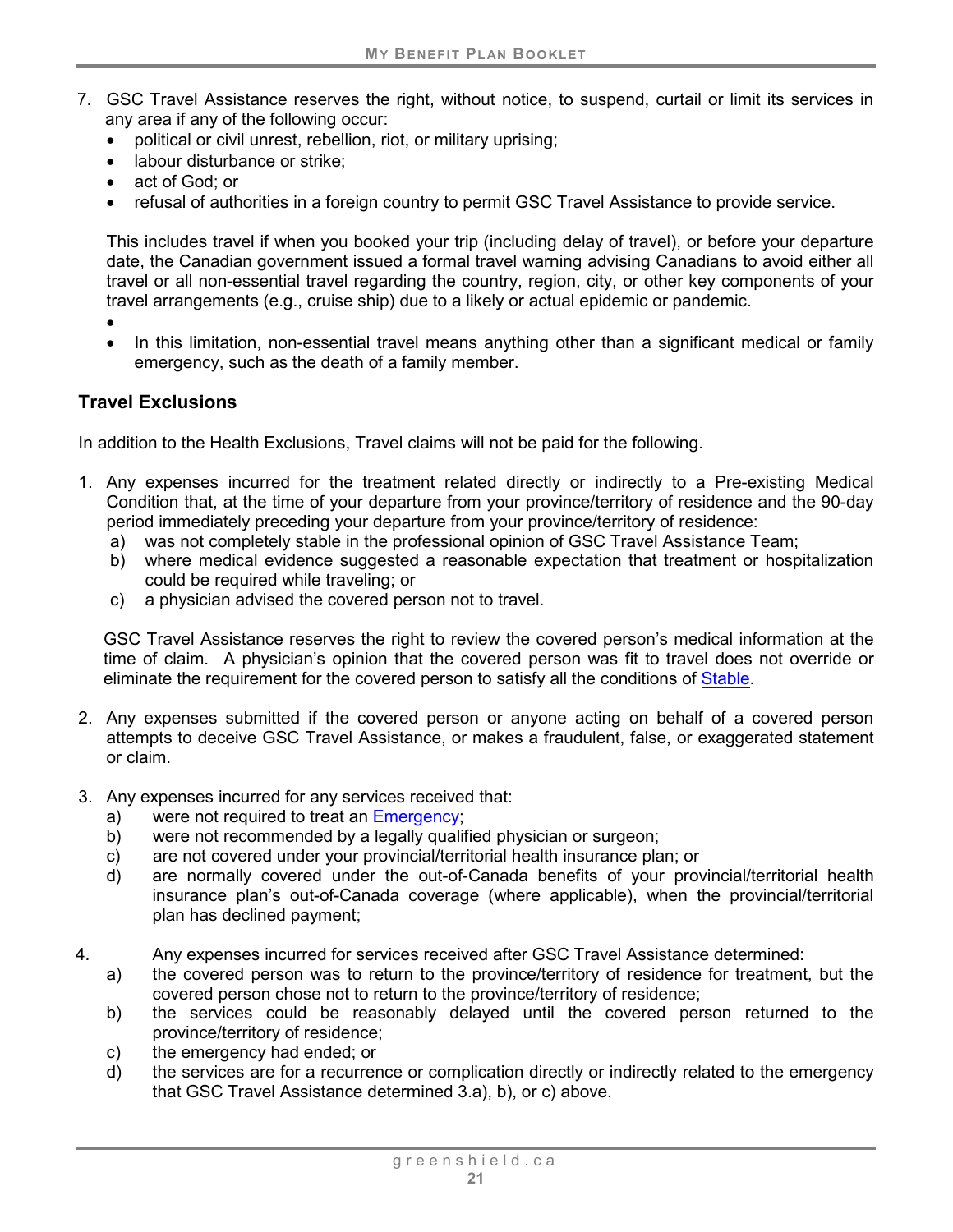- 5. Any expenses incurred for services to treat a medical condition or complications of a medical condition directly or indirectly related to an epidemic or pandemic if, when the trip was booked, or before the departure date:
	- An official travel advisory was issued by the Canadian government advising Canadians to avoid either all travel or all non-essential travel regarding any country, region, city, or other key components of your travel arrangements (e.g., cruise ship).
	- To view the travel advisories, visit the Government of Canada Travel site.
- 6. Any expenses incurred for services to treat:
	- a) any medical condition, including symptoms of withdrawal, arising from or in any way related to the chronic use of alcohol, drugs, or other intoxicants whether prior or during the trip;
	- b) any medical condition arising during the trip resulting from, or in any way related to, the abuse of alcohol that results in a blood alcohol level of more than 80 milligrams in 100 millilitres of blood, drugs or other intoxicants; or
	- c) any medical condition resulting from not following Treatment as prescribed, including prescribed or over-the-counter medication.
- 7. Any expenses related to pregnancy, delivery, or complications of either, arising during the 8-week period before and after the expected date of delivery.
- 8. Any expenses incurred for a child born during the trip.
- 9. Any expenses incurred during any trip made for the purpose of obtaining a diagnosis, Treatment, surgery, palliative care, or any alternative therapy, as well as any directly or indirectly related complication.

**GSC does not assume responsibility for, nor will it be liable for, any medical advice given, but not limited to a physician, pharmacist or other healthcare provider or facility recommended by GSC Travel Assistance.**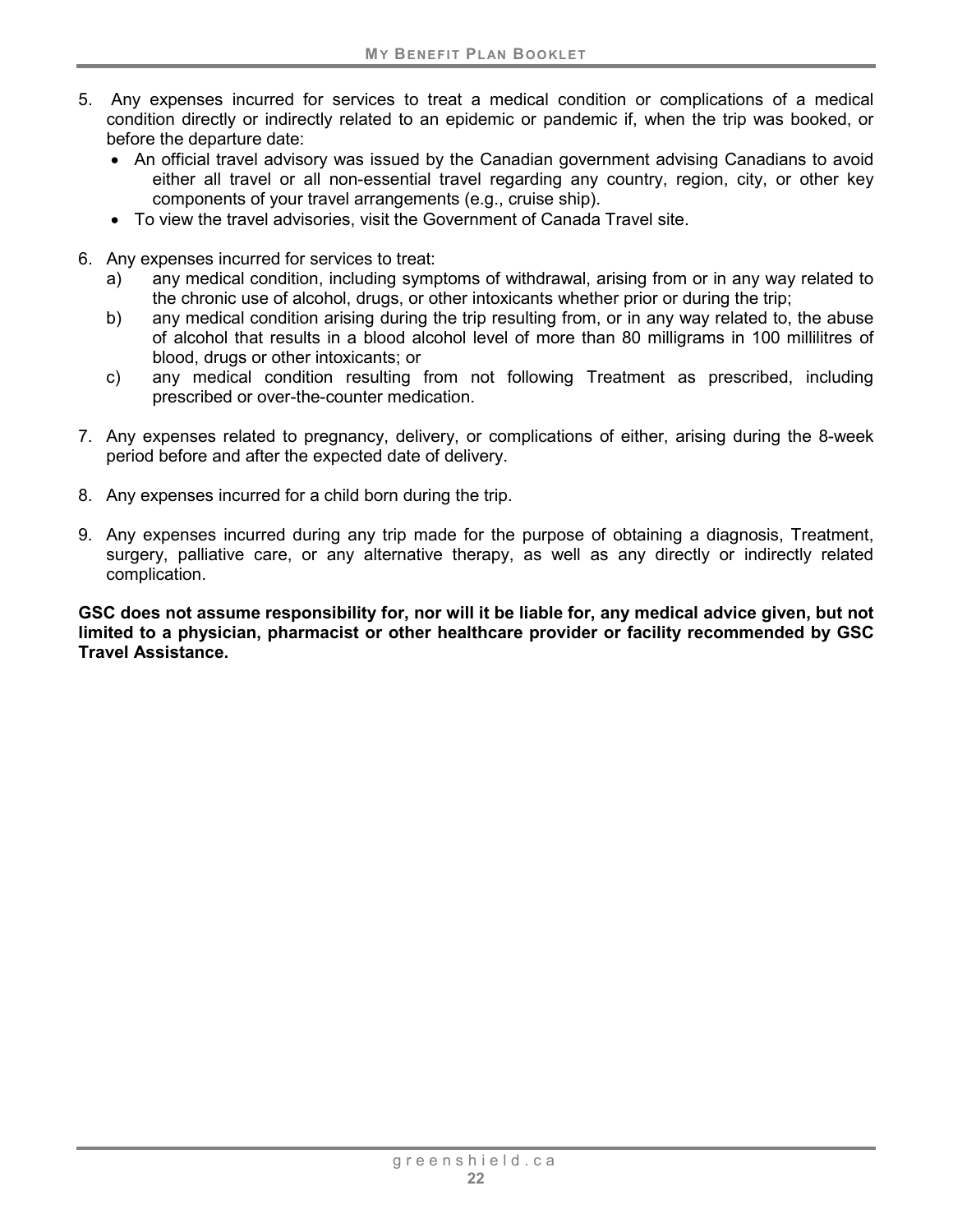# <span id="page-28-0"></span>**DENTAL BENEFIT PLAN**

The benefits shown below will be eligible, if based on the licensed dental practitioner's reasonable and customary charge in accordance with the Fee Guide and the maximum shown in the Schedule of Benefits.

### <span id="page-28-1"></span>**Basic Services**

- 1. Basic Diagnostic and Preventive Services:
	- complete oral examinations once every 3 years
	- emergency and specific oral examinations
	- consultations, 2 units every 12 months
	- full series x-rays and panoramic x-rays once every 3 years
	- bitewing x-rays once every 9 months (once every 6 months for dependent children 18 years of age and under)
	- recall examinations once every 9 months (once every 6 months for dependent children 18 years of age and under)
	- cleaning of teeth (up to 1 unit of polishing plus up to 1 unit of scaling) once per recall period
	- topical application of fluoride
	- oral hygiene instruction once per recall period
	- denture cleaning once per recall period
	- pit and fissure sealants once per lifetime per tooth for dependent children 15 years of age and under
	- space maintainers
- 2. Basic Restorative Services:
	- amalgam, tooth coloured filling restorations, and temporary sedative fillings
	- inlay restorations these are considered basic restorations and will be paid to the equivalent nonbonded amalgam
- 3. Basic oral surgery:
	- extractions of teeth and/or residual roots
- 4. General anaesthesia, deep sedation, and intravenous sedation **in conjunction with eligible oral surgery only**
- 5. Standard denture services:
	- denture repairs and/or tooth/teeth additions
	- standard relining and rebasing of dentures, once every 2 years
	- denture adjustments and remount and equilibration procedures, only after 3 months have elapsed from the installation of a denture
	- soft tissue conditioning linings for the gums to promote healing
	- remake of a partial denture using existing framework, once every 5 years
- 6. Comprehensive oral surgery:
	- surgical exposure, repositioning, transplantation or enucleation of teeth
	- remodeling and recontouring shaping or restructuring of bone or gum
	- excision removal of cysts and tumors
	- incision drainage and/or exploration of soft or hard tissue
	- fractures including the treatment of the dislocation and/or fracture of the lower or upper jaw and repair of soft tissue lacerations
	- maxilofacial deformities frenectomy surgery on the fold of the tissue connecting the lip to the gum or the tongue to the floor of the mouth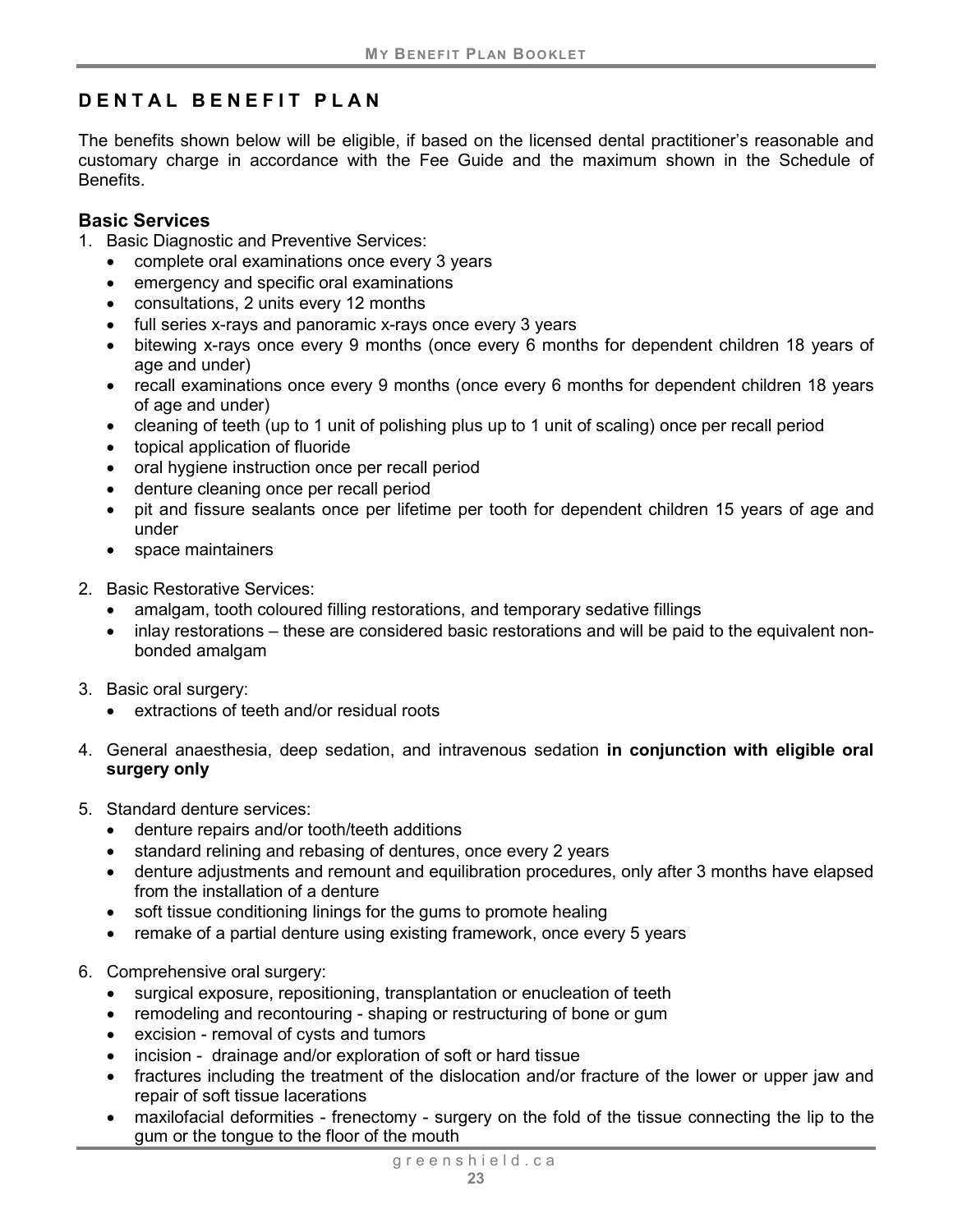#### <span id="page-29-0"></span>**Comprehensive Basic Services**

- 1. Endodontic treatment including:
	- root canal therapy
	- pulpotomy (removal of the pulp from the crown portion of the tooth)
	- pulpectomy (removal of the pulp from the crown and root portion of the tooth)
	- apexification (assistance of root tip closure)
	- apical curettage, root resections and retrograde fillings (cleaning and removing diseased tissue of the root tip)
	- root amputation and hemisection
	- bleaching of non-vital tooth/teeth
	- emergency procedures including opening or draining of the gum/tooth
- 2. Periodontal treatment of diseased bone and gums including:
	- periodontal scaling and/or root planing
	- occlusal equilibration selective grinding of tooth surfaces to adjust a bite 8 time units every 12 months

The fees for periodontal treatment are based on units of time (15 minutes per unit) and/or number of teeth in a surgical site in accordance with the General Practitioners Fee Guide.

• bruxism appliance

#### <span id="page-29-1"></span>**Major Services**

- 1. Standard onlays or crown restorations (paid to full metal on molar) to restore diseased or accidentally injured natural teeth, once every 5 years
- 2. Standard bridges, including pontics, abutment retainers/crowns (paid to full metal on molar) on natural teeth, once every 5 years
- 3. Standard dentures including complete, immediate, transitional, and partial dentures, once every 5 years
- 4. Standard repair or recementing of crowns, onlays and bridge work on natural teeth

#### <span id="page-29-2"></span>**Orthodontic Services**

Reimbursement for orthodontic treatment to straighten teeth and correct the bite.

When a lump sum fee has been paid toward orthodontic treatment, the total amount of the claim will be split into separate portions to allow for payment of an initial fee (approximately one-third of the total lump sum), and the balance of the claim will be divided into monthly fees of equal amounts to be reimbursed over the duration of the treatment. Receipts for payment must be received by GSC no later than 12 months from the date the service is incurred while treatment is in progress, not at the end of the treatment.

If orthodontic treatment is terminated for any reason before completion, the obligation to pay benefits will cease with payment to the date of termination. If such services are resumed, benefit for the remaining services, will be resumed. The benefit payment for orthodontic services will be only for the months that coverage is in force.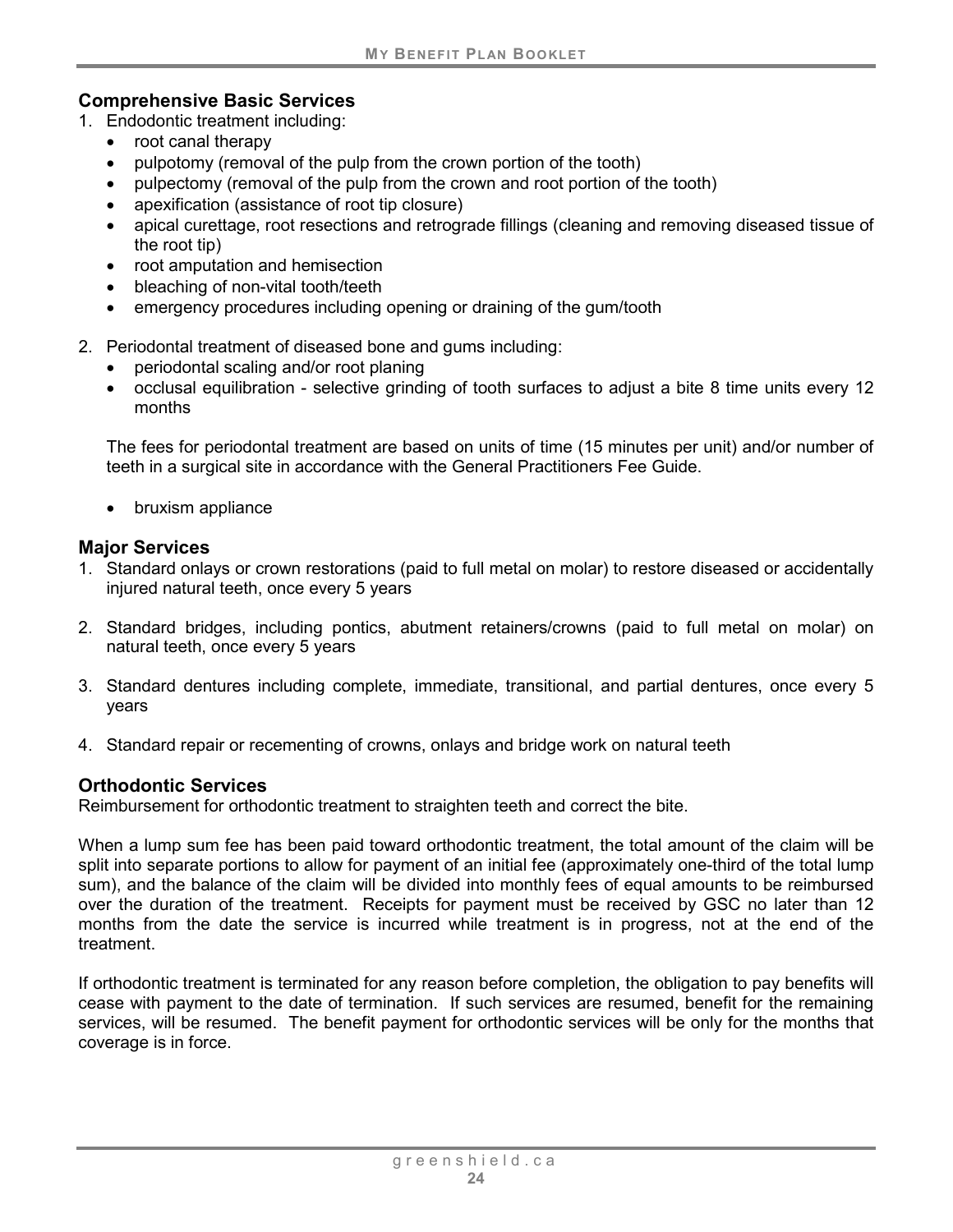#### **Alternate Benefit Clause**

This benefit plan will reimburse the amount shown in the Fee Guide for the least expensive service or supply, where two or more professionally accepted courses of treatment are a benefit under the plan. The covered person can choose to have a more expensive treatment performed, however reimbursement will be limited to the cost of the least expensive alternative.

#### **Predetermination**

Before your treatment begins:

- for all proposed treatment for crowns, onlays and bridges, an estimate completed by your dental practitioner, **must** be submitted for assessment. Our assessment of the proposed treatment, may result in a lesser benefit being payable or may result in benefits being denied. Failure to submit an estimate prior to beginning your treatment will result in the delay of the assessment.
- if the total cost of any other proposed treatment is expected to exceed \$300, it is recommended that you submit an estimate completed by your dental practitioner.

#### **Limitations**

- 1. Laboratory services must be completed in conjunction with other services and will be limited to the co-pay of such services. Laboratory services that are in excess of 40% of the dentist's fee in the applicable Fee Guide shown in the Schedule of Benefits will be reduced accordingly; co-pay is then applied;
- 2. Reimbursement will be made according to standard and/or basic services, supplies or treatment. Related expenses beyond the standard and/or basic services, supplies or treatment will remain your responsibility;
- 3. Reimbursement will be pro-rated and reduced accordingly, when time spent by the dentist is less than the average time assigned to a dental service procedure code in the applicable Fee Guide shown in the Schedule of Benefits;
- 4. Reimbursement for root canal therapy will be limited to payment once only per tooth. Extra charges for difficult access, exceptional anatomy, calcified canals and retreatments are not included. The total fee for root canal includes all pulpotomies and pulpectomies performed on the same tooth;
- 5. Common surfaces on the same tooth/same day will be assessed as one surface. If individual surfaces are restored on the same tooth/same day, payment will be assessed according to the procedure code representing the combined surface. Payment will be limited to a maximum of 5 surfaces in any 36-month period;
- 6. When more than one surgical procedure, including multiple periodontal surgical procedures, is performed during the same appointment in the same area of the mouth, only the most comprehensive procedure will be eligible for reimbursement, as the fee for each procedure is based on complete, comprehensive treatment, and is deemed part of the multiple services factor;
- 7. The multiple services factor occurs when a minimum of 6 or more restorations (fillings) or multiple periodontal services are performed at the same appointment and the full fee guide price is charged for each restoration or periodontal service, the first service will be paid in full and all remaining services will be reduced by 20%;
- 8. Core build-ups are eligible only for the purpose of retention and preservation of a tooth when performed with crown treatment. Necessity must be evident on mounted pre-treatment X-rays. Core build-ups to facilitate impression taking and/or block out undercuts are considered included in the cost of a crown;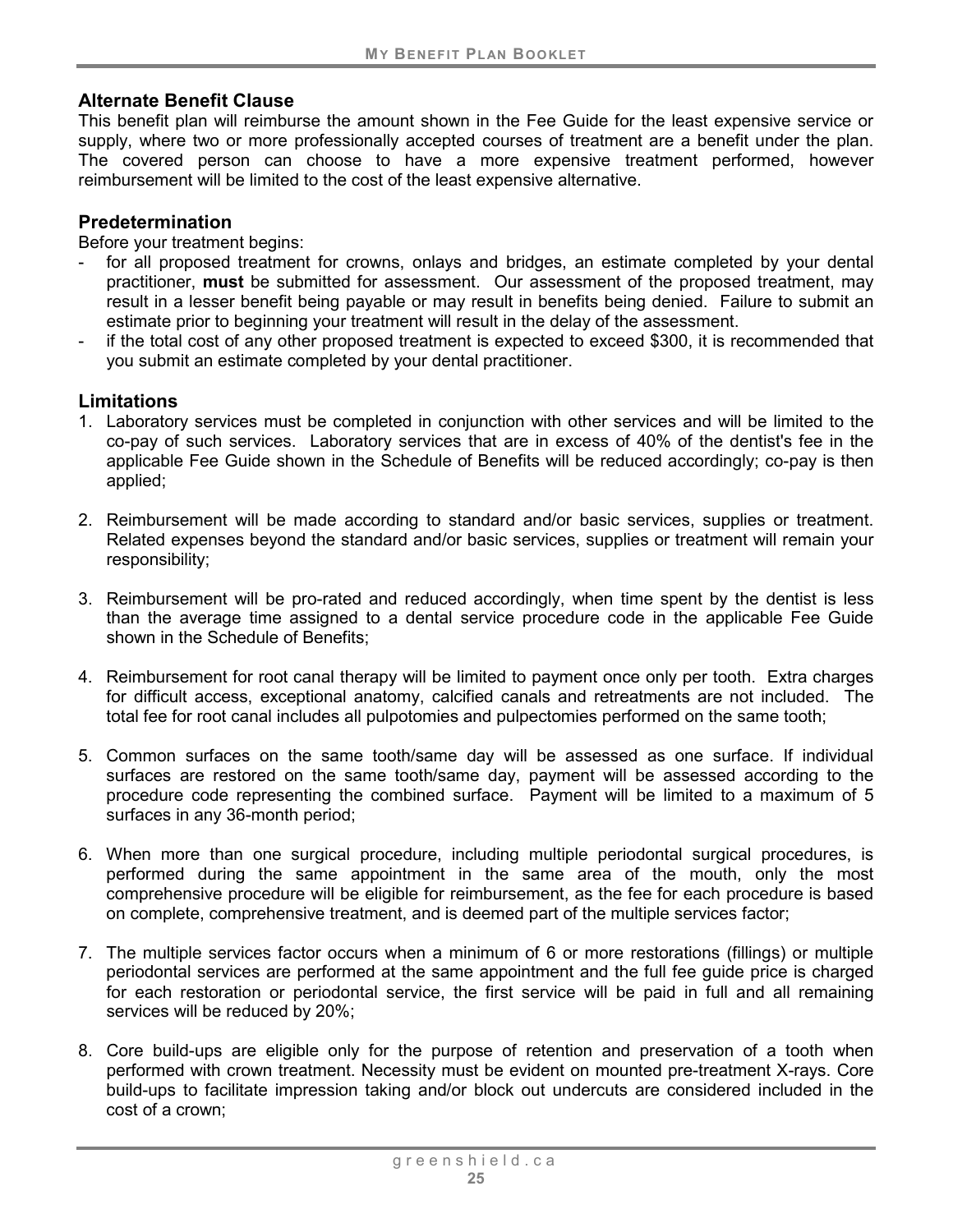- 9. Root planing is not eligible if done at the same time as gingival curettage;
- 10. In the event of a dental accident, claims should be submitted under the health benefits plan before submitting them under the dental plan.

#### **Dental Exclusions**

Eligible benefits do not include and reimbursement will not be made for:

- 1. Services or supplies received as a result of disease, illness or injury due to:
	- a) an act of war, declared or undeclared;
	- b) participation in a riot or civil commotion; or
	- c) attempting to commit or committing a criminal offence or illegal act;
- 2. Services or supplies provided while serving in the armed forces of any country;
- 3. Failure to keep a scheduled appointment with a legally qualified dental practitioner;
- 4. Any treatment, drug, service, or supply received outside of Canada on a non-emergency basis;
- 5. Charges for the translation or completion of any claim forms and/or insurance reports;
- 6. Any dental treatment, service, or supply not provided in person by a licensed dental practitioner.
- 7. Any dental service that is not contained in the procedure codes developed and maintained by the Canadian Dental Association, adopted by the provincial or territorial dental association of the province or territory in which the service is provided (or your province of residence if any dental service is provided outside Canada) and in effect at the time the service is provided;
- 8. Restorations necessary for wear, acid erosion, vertical dimension and/or restoring occlusion;
- 9. Appliances related to treatment of myofascial pain syndrome including all diagnostic models, gnathological determinants, maintenance, adjustments, repairs and relines;
- 10. Posterior cantilever pontics/teeth and extra pontics/teeth to fill in diastemas/spaces;
- 11. Service and charges for sleep dentistry;
- 12. Diagnostic and/or intraoral repositioning appliances including maintenance, adjustments, repairs and relines related to treatment of temporomandibular joint dysfunction;
- 13. Any specific treatment or drug which:
	- a) does not meet accepted standards of medical, dental or ophthalmic practice, including charges for services or supplies which are experimental in nature;
	- b) is not considered to be effective (either medically or from a cost perspective) as determined by GSC's drug review process regardless if Health Canada has approved the drug;
	- c) is an adjunctive drug prescribed in connection with any treatment or drug that is not an eligible service;
	- d) is administered in a hospital or is required to be administered in a hospital in accordance with Health Canada's approved indication for use;
	- e) is not dispensed by the pharmacist in accordance with the payment method shown under the Health Benefit Plan Prescription Drugs benefit;
	- f) is not being used and/or administered in accordance with Health Canada's approved indication for use, even though such drug or procedure may customarily be used in the treatment of other illnesses or injuries (i.e. [off-label use\)](#page-11-1);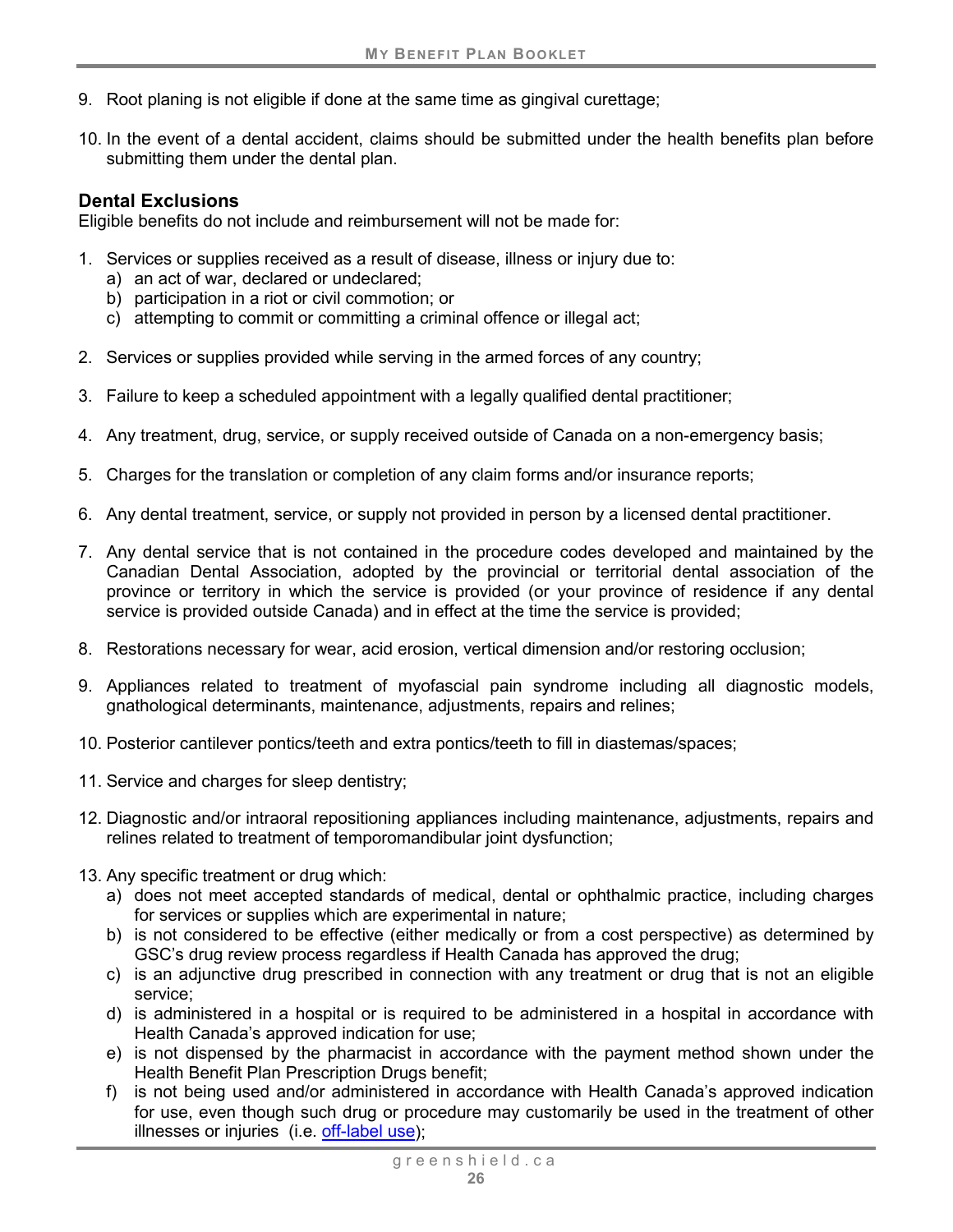- 14. Services or supplies that:
	- a) are not recommended, provided by or approved by the attending legally qualified (in the opinion of GSC) medical practitioner or dental practitioner as permitted by law;
	- b) are legally prohibited by the government from coverage;
	- c) you are not obligated to pay for or for which no charge would be made in the absence of benefit coverage; or for which payment is made on your behalf by a not-for-profit prepayment association, insurance carrier, third party administrator, like agency or a party other than GSC, your plan sponsor or you;
	- d) are provided by a health practitioner whose license by the relevant provincial regulatory and/or professional association has been suspended or revoked;
	- e) are not provided by a designated provider of service in response to a prescription issued by a legally qualified health practitioner;
	- f) are used solely for recreational or sporting activities and which are not medically necessary for regular activities;
	- g) are primarily for cosmetic or aesthetic purposes, or are to correct congenital malformations;
	- h) are provided by an immediate family member related to you by birth, adoption, or by marriage and/or a practitioner who normally resides in your home. An immediate family member includes a parent, spouse, child or sibling;
	- i) are provided by your plan sponsor and/or a practitioner employed by your plan sponsor, other than as part of an employee assistance plan;
	- j) are a replacement of lost, missing or stolen items, or items that are damaged due to negligence. Replacements are eligible when required due to natural wear, growth or relevant change in your medical condition but only when the equipment/prostheses cannot be adjusted or repaired at a lesser cost and the item is still medically required;
	- k) are video instructional kits, informational manuals or pamphlets;
	- l) are delivery and transportation charges;
	- m) are a duplicate prosthetic device or appliance;
	- n) are from any governmental agency which are obtained without cost by compliance with laws or regulations enacted by a federal, provincial, municipal or other governmental body;
	- o) would normally be paid through any provincial health insurance plan, Workplace Safety and Insurance Board or tribunal, or any other government agency, or which would have been payable under such a plan had proper application for coverage been made, or had proper and timely claims submission been made;
	- p) relates to treatment of injuries arising from a motor vehicle accident;

Note: Payment of benefits for claims relating to automobile accidents for which coverage is available under a motor vehicle liability policy providing no-fault benefits will be considered only if–

- i) the service or supplies being claimed is not eligible; or
- ii) the financial commitment is complete;
- A letter from your automobile insurance carrier will be required;
- q) are cognitive or administrative services or other fees charged by a provider of service for services other than those directly relating to the delivery of the service or supply.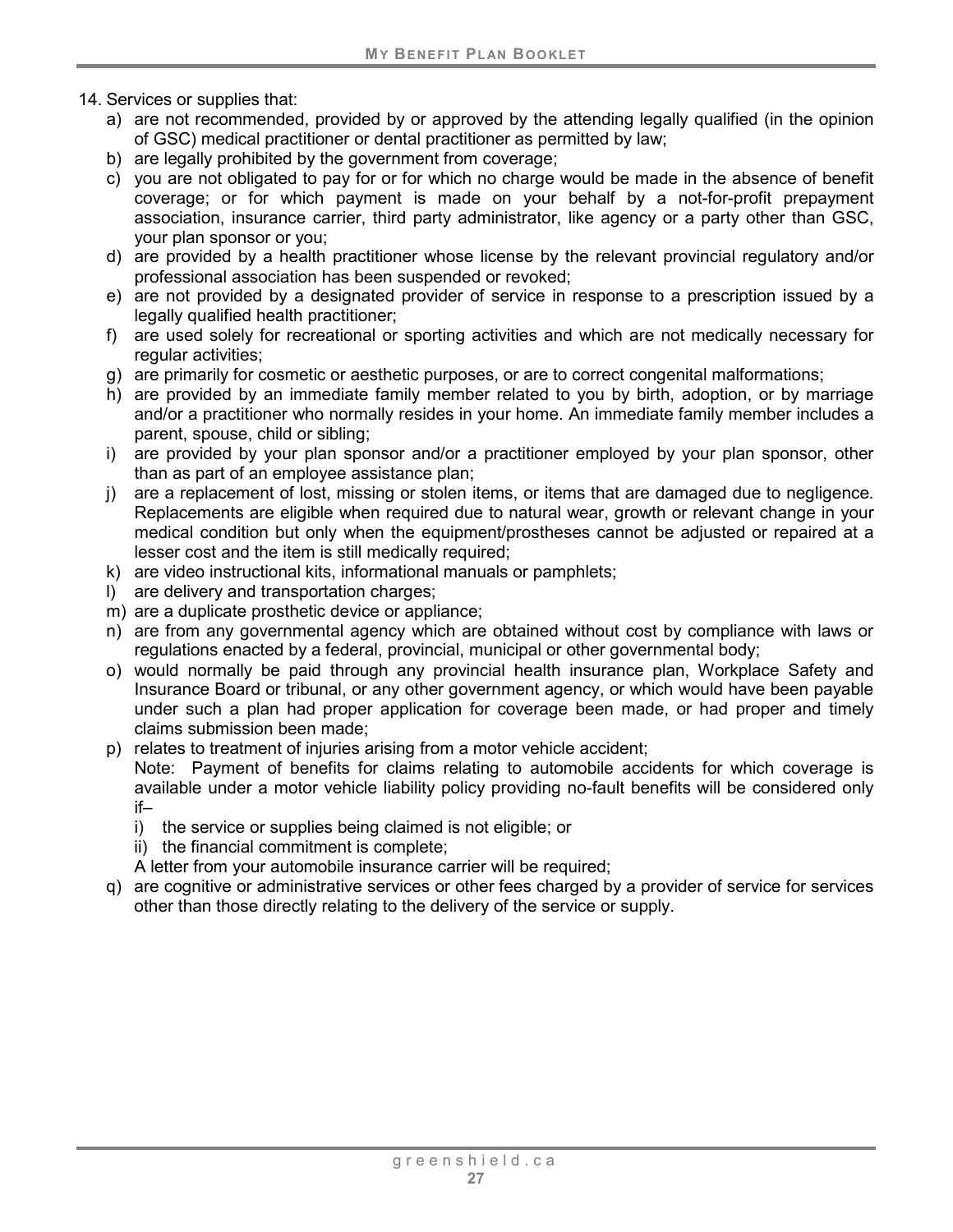# <span id="page-33-0"></span>**CLAIM INFORMATION**

#### **Inquiries**

For detailed inquiries, contact your Benefits Administrator or contact us:

- Call our Customer Service Centre at 1.888.711.1119 to determine eligibility for a specific item or service and GSC's pre-authorization requirements, or
- ◆ Visit our website at [greenshield.ca](http://www.greenshield.ca/) to e-mail your question.

#### **Pre-authorization**

For **pre-authorization** forward a Pre-Authorization Form OR a physician's prescription indicating the diagnosis and what is prescribed.

#### **Submitting Claims**

When submitting a claim to GSC, you must show the GSC Identification Number for the person who has received the benefit. You can find the applicable GSC Identification Number for yourself and each of your dependents listed on your GSC Identification Card.

Original itemized paid receipts are required for claims reimbursement **(cash receipts or credit card receipts alone are not acceptable as proof of payment)**.

GSC reserves the right to request supplementary claims information. Failure to respond to such requests may result in the denial of the claim.

The intentional omission, misrepresentation or falsification of information relating to any claim constitutes fraud. Submission of a fraudulent claim is a criminal offence and will be reported to the applicable law enforcement and/or regulatory agencies and your plan sponsor. This could result in termination of your coverage under this benefit plan.

For **claims reimbursement** forward an original itemized paid receipt **(cash receipts or credit card receipts alone are not acceptable)** including:

- Covered person's name, address and GSC Identification Number
- Provider's name and address
- Date of service
- Charges for each service or supply
- A detailed description of the service or supply
- Medical referral/ physician prescription when required
- For Hearing Care, a copy of audiogram and details of provincial funding, if applicable
- For Hospital, admission and discharge dates; daily accommodation charges; number of days in preferred accommodation

For dental claims, forward a dental claim form, completed by both the plan member and the dentist. If your claim is the result of an accident, a Dental Accident Report Form and your dental X-rays must be submitted to GSC for prior approval. Failure to comply may result in non-payment.

All claims must be received by GSC no later than 12 months from the date the eligible benefit was incurred.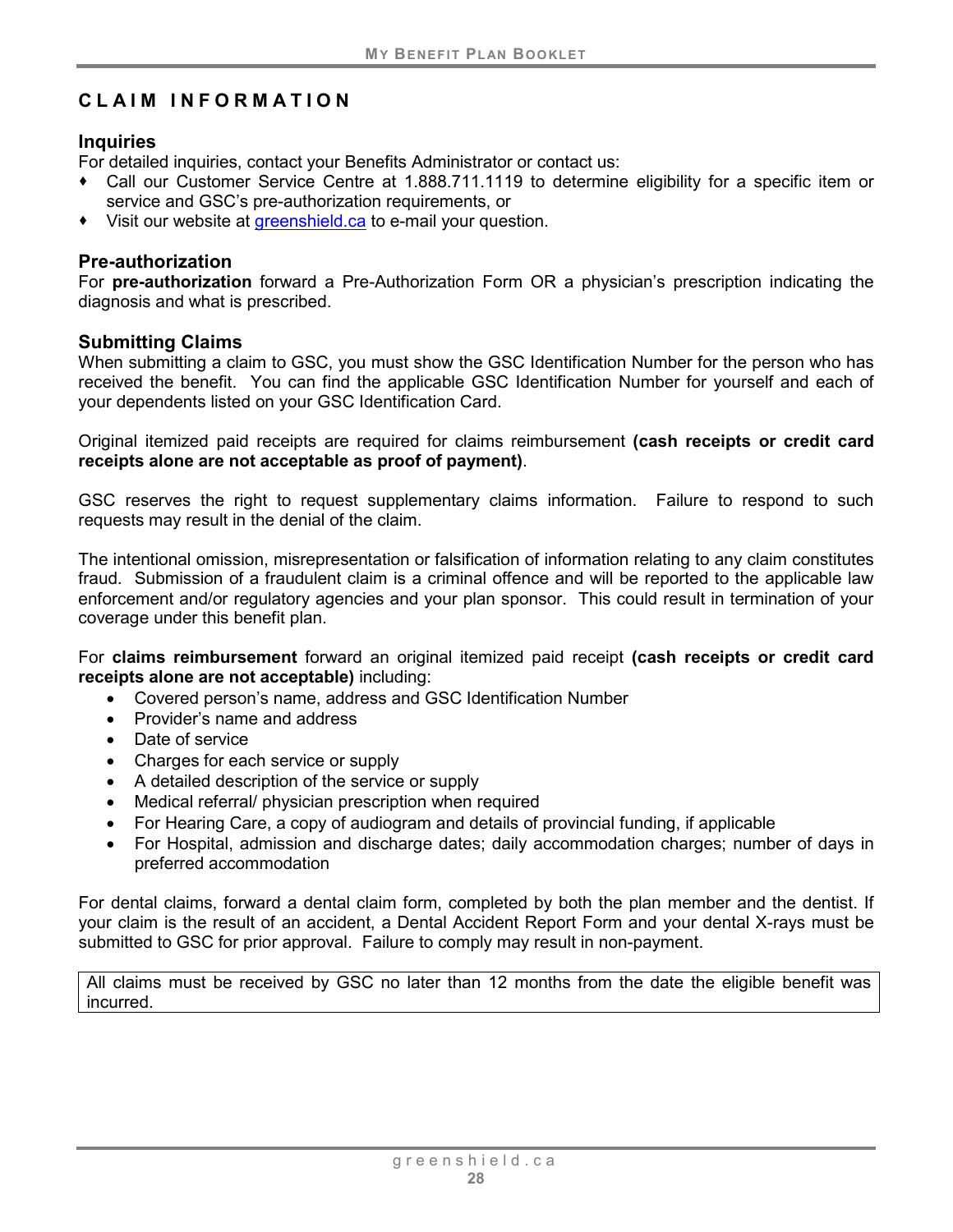#### **Submit all Claim Forms to: GSC**

| Attn: Drug Department             | PO Box 1652 | Windsor, ON | <b>N9A 7G5</b> |
|-----------------------------------|-------------|-------------|----------------|
| Attn: Medical Items               | PO Box 1623 | Windsor, ON | <b>N9A7B3</b>  |
| <b>Attn: Paramedical Services</b> | PO Box 1699 | Windsor, ON | <b>N9A7G6</b>  |
| Attn: Hospital/ Vision Department | PO Box 1615 | Windsor, ON | <b>N9A 7J3</b> |
| Attn: Out-of-Country Department   | PO Box 1606 | Windsor, ON | N9A 6W1        |
| <b>Attn: Dental Department</b>    | PO Box 1608 | Windsor, ON | <b>N9A7G1</b>  |

#### **Reimbursement**

Reimbursement will be made by one of the following methods:

- a) Direct deposit to your personal bank account, when requested;
- b) A reimbursement cheque; or
- c) Direct payment to the provider of services, where applicable.

All dollar maximums and limitations stated are expressed in Canadian dollars. Reimbursement will be made in Canadian or U.S. funds for both providers and plan members, based on the country of the payee.

#### **Overpayments**

GSC reserves the right to recover all amounts resulting from overpaid or unsupported claims for benefits by deducting such amounts from future claims and/or by any other legal means.

#### **Limitation on Legal Action**

In Ontario, every action or proceeding against GSC for recovery of benefit payment under the plan is absolutely barred unless commenced within the time set out in the *Limitations Act, 2002.*

In British Columbia, Alberta and Manitoba, every action or proceeding against GSC for recovery of benefit payment under the plan is absolutely barred unless commenced within the time set out in the *Insurance Act.*

#### **Direct Payment to the Provider of Service (where applicable)**

Present your GSC Identification Card to your provider and, after you pay any applicable co-payment, they may bill GSC directly and in many cases, payment will be made directly to your provider of service. Most providers will also have a supply of claim forms.

#### **Emergency Travel**

GSC Travel Assistance must be contacted by phone within 48 hours of commencement of treatment.

Call our Customer Service Centre at 1.888.711.1119 for detailed claims submission instructions.

If you have incurred out of pocket expenses, make sure you tell GSC Travel Assistance about all the travel coverage you have when submitting claims. Claims must be submitted together with supporting original receipts to GSC Travel Assistance who will then co-ordinate reimbursement of those approved, eligible expenses from all sources (e.g., provincial plans that provide out-of-Canada coverage, a spousal plan, travel coverage provided through your credit card, etc.).

To make a claim, submit the patient name, provincial health insurance plan number, address and GSC Identification Number with a detailed statement showing the services rendered and the fees charged for each service.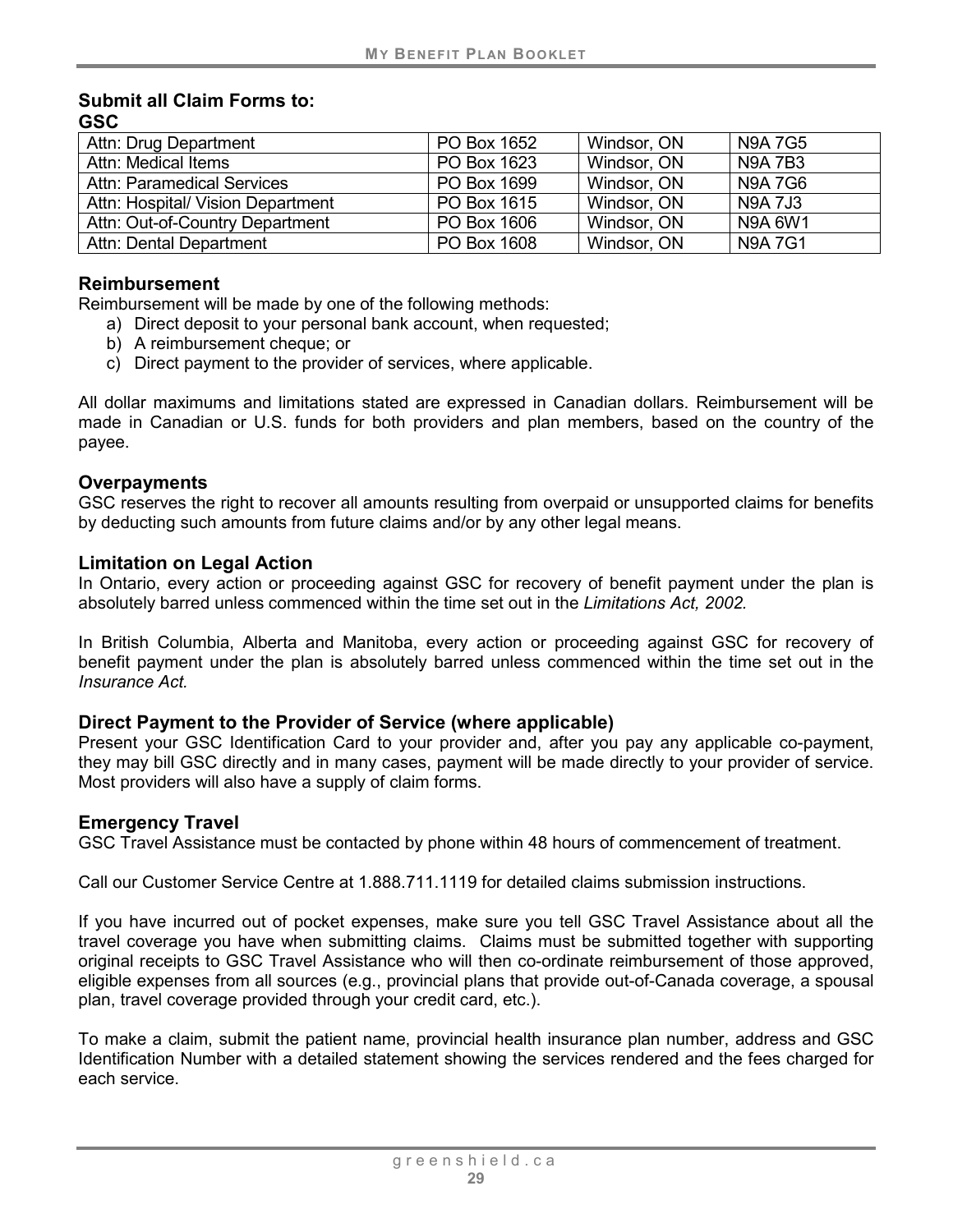#### **Subrogation**

GSC retains the right of subrogation of benefits. This means if GSC paid benefits on behalf of you or your dependent, but the benefits either should have been paid, or are subsequently paid or provided, in whole or in part, by a third party liability or other coverage(s), GSC has the right to recover such payment or reimbursement. In cases of third party liability, you must advise your lawyer of our subrogation rights.

#### **Co-ordination of Benefits (COB)**

If you are covered for extended health and dental benefits under more than one plan, your benefits under this plan will be coordinated with the other plan so that you may be reimbursed up to 100% of the eligible expense incurred.

Claims must be submitted to the primary payer first. Any unpaid balances should then be submitted to the secondary plan(s). Use the following guidelines to identify the primary and secondary plans:

#### **GSC Plan Member**

GSC coverage for you is always primary. If you are the plan member under two group plans, priority goes in the following order:

- The plan where you are a full-time plan member
- The plan where you are a part-time plan member
- The plan where you are a retiree

#### **Spouse**

If your spouse is a plan member under another benefit plan, this GSC coverage is always secondary. Your spouse must first submit claims to his/her benefit plan.

#### **Children**

When dependent children are covered under both your GSC plan and your spouse's benefit plan, use the following order to determine where to submit the claims:

- The plan of the parent whose birth date (month and day) occurs earliest in the calendar year
- The plan of the parent whose first name begins with the earlier letter of the alphabet, if the parents have the same birth date
- In cases of separation or divorce with multiple benefit plans for the children, the following order applies:
	- The benefit plan of the parent who has custody of the dependent child
	- The plan of the spouse of the parent who has custody of the dependent child
	- The plan of the parent who does not have custody of the dependent child
	- The plan of the spouse of the parent who does not have custody of the dependent child

If the parents have joint custody and both have the children listed as dependents under their plans, claims should first be submitted to the plan of the parent whose birth date (month and day) occurs earliest in the calendar year. Balances can then be submitted to the other parent's plan.

#### **Travel Benefits**

In the event of a travel claim, all plans equally share the cost of the claim.

When GSC is identified as a secondary carrier, submit the original Explanation of Benefits statement from the primary carrier and a copy of the claim form in order to receive any balances owing.